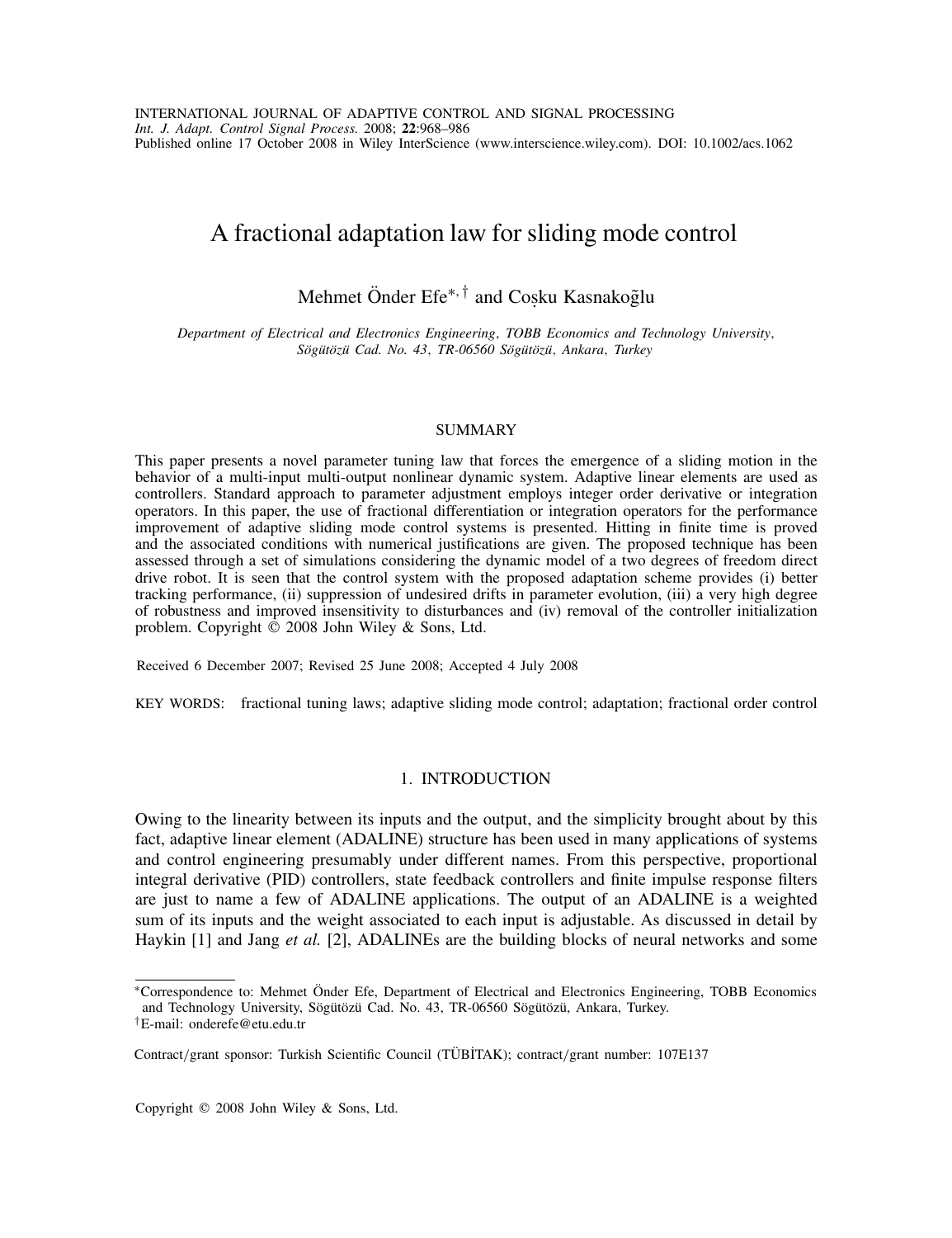types of fuzzy systems. The driving force for devising such complicated architectures was the fact that ADALINEs were so simple that they could not capture complex input output relations with frozen parameters. Yet it was possible to implement the ADALINE as an adaptive system, which can respond appropriately by an adaptation scheme. Given a task to be accomplished, the process describing the best evolution of the adjustable parameters is the process of learning, which is sometimes called adaptation, tuning, adjustment or optimization, all referring to the same reality in the context of adaptive systems. Many approaches have been proposed, perceptron learning rule, gradient descent, Levenberg–Marquardt technique, Lyapunov-based techniques are just to name a few; a good treatment can be found in [2]. A common feature of all these methods is the fact that the differentiation and integration, or shortly differintegration, of quantities are performed in integer order, i.e.  $\mathbf{D}:=d/dt$  for the differentiation with respect to *t* and  $\mathbf{I}=\mathbf{D}^{-1}$  for integration over *t* in the usual sense. A significantly different branch of mathematics, called fractional calculus, suggests operators  $\mathbf{D}^{\beta}$  with  $\beta \in \mathbb{R}$  [3, 4] and it becomes possible to write  $\mathbf{D} f = \mathbf{D}^{1/2}(\mathbf{D}^{1/2} f)$ . Expectedly, Laplace and Fourier transforms in fractional calculus are available to exploit in closed loop control system design, involved with  $s^{\beta}$  or  $(j\omega)^{\beta}$  generic terms, respectively.

Fractional calculus and dynamics described by fractional differential equations (FDEs) are becoming more and more popular as the underlying facts about the differentiation and integration is significantly different from the integer order counterparts and, beyond this, many real life systems are described better by FDEs, e.g. heat equation, telegraph equation and a lossy electric transmission line are all involved with fractional order differintegration operators. A majority of works published so far has concentrated on the fractional variants of the PID controller, which has fractional order differentiation and fractional order integration, implemented for the control of linear dynamic systems, for which the issues of parameter selection, tuning, stability and performance are rather mature concepts utilizing the results from complex analysis and frequency domain methods of control theory (see [5]) than those involving the nonlinear models (see [6]) and parameter changes in the approaches.

Parameter tuning in adaptive control systems is a central part of the overall mechanism alleviating the difficulties associated with the changes in the parameters that influence the closed loop performance. Many remarkable studies are reported in the past and the field of adaptation has become a blend of techniques of dynamical systems theory, optimization, heuristics (intelligence) and soft computing. Today, the advent of very high-speed computers and networked computing facilities, even within microprocessor-based systems, tuning of system parameters based upon some set of observations and decisions has greatly been facilitated. In [7], an in-depth discussion for parameter tuning in continuous and discrete time is presented. Particularly, for gradient descent rule for model reference adaptive control, which is considered in the integer order in [7], has been implemented in fractional order by Vinagre *et al.* [8], where the integer order integration is replaced with an integration of fractional order 1.25, and by Ladaci and Charef [9], where the good performance in noise rejection is emphasized. In [10], dynamic model of a ground vehicle is given and an adaptive control law based on the gain adjustment is derived, the adaptation law is changed to a fractional order and the benefits of using this form are shown through simulations.

Regarding the sliding mode control, Calderón *et al.* [11] describes the switching function by a fractional order PID controller and variants of it. The analysis continues with the computation of the first derivative of the switching function and relevant reaching conditions are derived. The method is experimented on a buck converter. In [12], sliding mode control framework is studied. A double integrator and the conditions of stability are described. Modification of the equivalent control is performed so that a fractionally integrated sign term provides reduction in high-frequency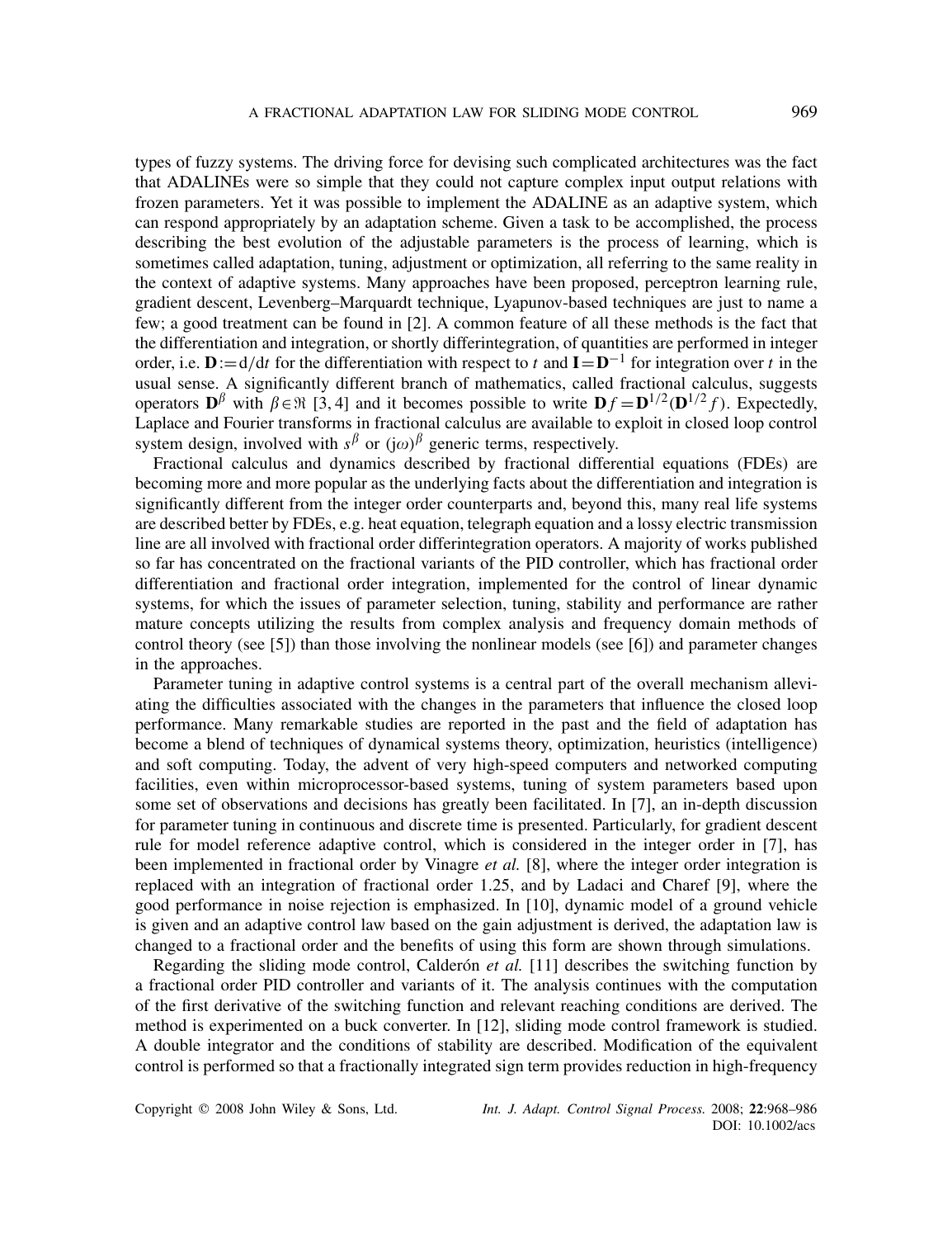switching. In both papers, the stability has been analyzed through checking whether  $s\dot{s}$ <0 is satisfied, with *s* being the switching function.

The purpose of this paper is to present an adaptation approach that yields (i) better robustness and noise rejection capabilities than those utilizing traditional integer order operators, (ii) nondrifting parametric evolution when the essential factor driving the adaptation scheme is noise, (iii) better tracking capability and better system response and (iv) removal of the controller initialization problem. The four features mentioned above constitute the major results and contributions of the paper.

This paper is organized as follows: In the following section, we give the Riemann–Liouville definitions of fractional operators used throughout the paper. The sliding mode control in the traditional sense is summarized in the third section. In the fourth section, a fractional order adaptation scheme is introduced and the stability analysis with conditions for hitting in finite time is discussed. In this section, the parameter adjustment for the ADALINE is viewed as a supervised adaptation scheme. In the fifth section, the conditions for applying the scheme as an unsupervised technique are presented. The dynamical description of a two degrees of freedom (DOF) SCARA*‡* type direct drive robot is presented in the sixth section. Simulation results and the concluding remarks constitute the last part of the paper.

# 2. FRACTIONAL ORDER DERIVATIVE AND INTEGRAL

Given  $0 < \beta < 1$ , Riemann–Liouville definition of the  $\beta$ th order fractional derivative operator  $_0\mathbf{D}_t^{\beta}$ is given by

$$
f^{(\beta)}(t) = {}_0\mathbf{D}_t^{\beta} f(t)
$$
  
= 
$$
\frac{1}{\Gamma(1-\beta)} \frac{d}{dt} \int_0^t (t-\xi)^{-\beta} f(\xi) d\xi
$$
 (1)

where  $\Gamma(\cdot)$  is the gamma function<sup>§</sup> generalizing the factorial for noninteger arguments. According to this definition, the derivative of a time function  $f(t) = t^{\alpha}$  with  $\alpha > -1, t \ge 0$  is evaluated as

$$
{}_{0}\mathbf{D}_{t}^{\beta}t^{\alpha} = \frac{\Gamma(\alpha+1)}{\Gamma(\alpha+1-\beta)}t^{\alpha-\beta}
$$
 (2)

Likewise, Riemann–Liouville definition of the  $\beta$ th order fractional integration operator  ${}_{0}I_{t}^{\beta}$  is given by

$$
{}_{0}\mathbf{I}_{t}^{\beta}f(t) = \frac{1}{\Gamma(\beta)} \int_{0}^{t} (t - \xi)^{\beta - 1} f(\xi) d\xi
$$
 (3)

In addition to these definitions, following equalities are helpful in understanding the presented approach. For  $0 < \beta < 1$  and a finite end time, say  $t_h$ , the integral of the derivative is evaluated as

*<sup>‡</sup>*Selectively compliant articulated robot arm.

<sup>§</sup>The gamma function is defined as  $\Gamma(\beta) = \int_0^\infty e^{-t} t^{\beta-1} dt$ .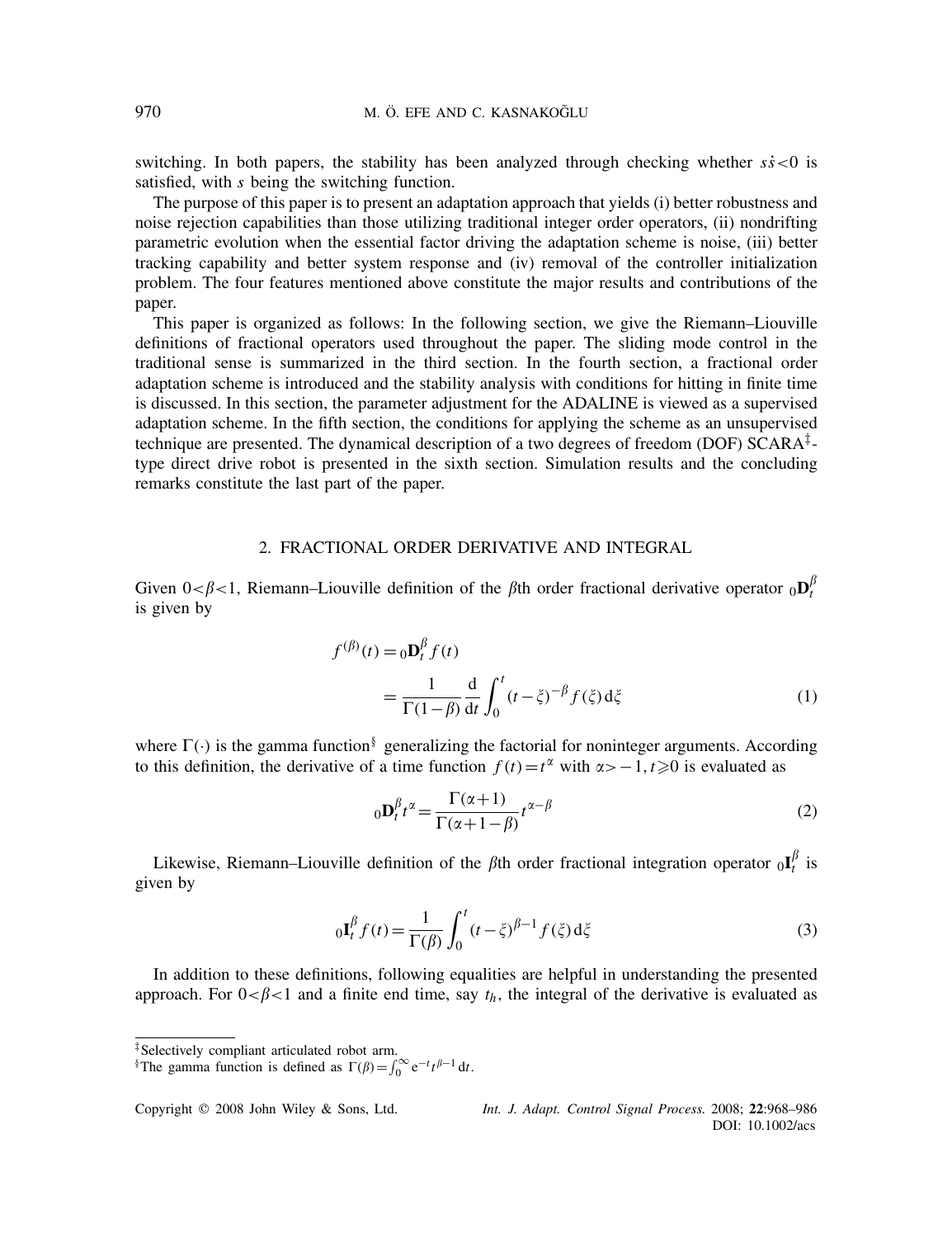given in the following equation [4]:

$$
{}_{0}\mathbf{I}_{t_{h}}^{\beta} f^{(\beta)} = f(t_{h}) - f^{(\beta - 1)}(0) \frac{t_{h}^{\beta - 1}}{\Gamma(\beta)}
$$
(4)

The integral of a constant, say,  $\mathscr B$  with the same integration limits is given as in the following equation:

$$
{}_{0}\mathbf{I}_{t_{h}}^{\beta}\mathscr{B}=\frac{t_{h}^{\beta}}{\Gamma(1+\beta)}\mathscr{B}
$$
\n<sup>(5)</sup>

The material presented in the sequel is based on the above definitions of fractional differentiation and integration.

## 3. AN OVERVIEW OF SLIDING MODE CONTROL

Owing to the robustness against uncertainties and disturbances, and the invariance properties during the sliding regime, sliding mode control has become a popular design approach that was implemented successfully for the control of robots [13, 14].

Consider a general dynamic system described by

$$
\theta_i^{(r_i)} = f_i(\mathbf{\Theta}) + \tilde{f}_i(\mathbf{\Theta}) + \sum_{j=1}^m (g_{ij}(\mathbf{\Theta}) + \tilde{g}_{ij}(\mathbf{\Theta})) \tau_j, \quad i = 1, 2, \dots, n
$$
\n(6)

where  $\mathbf{\Theta} = (\theta_1, \theta_1, ..., \theta_1^{(r_1-1)}, \theta_2, \theta_2, ..., \theta_2^{(r_2-1)}, ..., \theta_n, \theta_n, ..., \theta_n^{(r_n-1)})^T$  is the state vector of the entire system,  $r_i$  is the order of the *i*th subsystem,  $f_i(\mathbf{\Theta})$  and  $g_{ij}(\mathbf{\Theta})$  are scalar functions of the state vector describing the nominal (known) part of the dynamics,  $\tilde{f}_i(\Theta)$  and  $\tilde{g}_{ij}(\Theta)$  are the bounded uncertainties on these functions and the input vector  $\mathbf{T}=(\tau_1, \tau_2, \ldots, \tau_n)^T$  is the manipulated variable. This system of equations can be rewritten compactly as

$$
\dot{\mathbf{\Theta}} = F(\mathbf{\Theta}) + \tilde{F}(\mathbf{\Theta}) + (G(\mathbf{\Theta}) + \tilde{G}(\mathbf{\Theta}))\mathbf{T} \tag{7}
$$

where  $F(\mathbf{\Theta})$  and  $\tilde{F}(\mathbf{\Theta})$  are  $\sum_{i=1}^{n} r_i \times 1$  dimensional vectors and  $G(\mathbf{\Theta})$  and  $\tilde{G}(\mathbf{\Theta})$  are  $\sum_{i=1}^{n} r_i \times n$ dimensional matrices. The designer has the nominal plant dynamics given by  $\dot{\mathbf{\Theta}} = F(\mathbf{\Theta}) + G(\mathbf{\Theta})\mathbf{T}$ .

Standard approach for the design of a sliding mode controller entails a switching function defined as

$$
\mathbf{s} = (s_1, s_2, \dots, s_n)^{\mathrm{T}}
$$
  
=  $\Lambda(\mathbf{\Theta} - \mathbf{\Theta}_d)$  (8)

where  $\mathbf{\Theta}_d = (\theta_{d,1}, \dot{\theta}_{d,1}, \dots, \theta_{d,1}^{(r_1-1)}, \theta_{d,2}, \dot{\theta}_{d,2}, \dots, \theta_{d,2}^{(r_2-1)}, \dots, \theta_{d,n}, \dot{\theta}_{d,n}, \dots, \theta_{d,n}^{(r_n-1)})^{\text{T}}$  is the vector of desired states and the locus described by  $s=0$  corresponds to the sliding manifold or the switching hypersurface. The entries of  $\Lambda$  are chosen such that the *i*th component of the switching manifold has the structure

$$
s_i = \left(\frac{d}{dt} + \lambda_i\right)^{r_i - 1} (\theta_i - \theta_{d,i}), \quad i = 1, 2, ..., n
$$
 (9)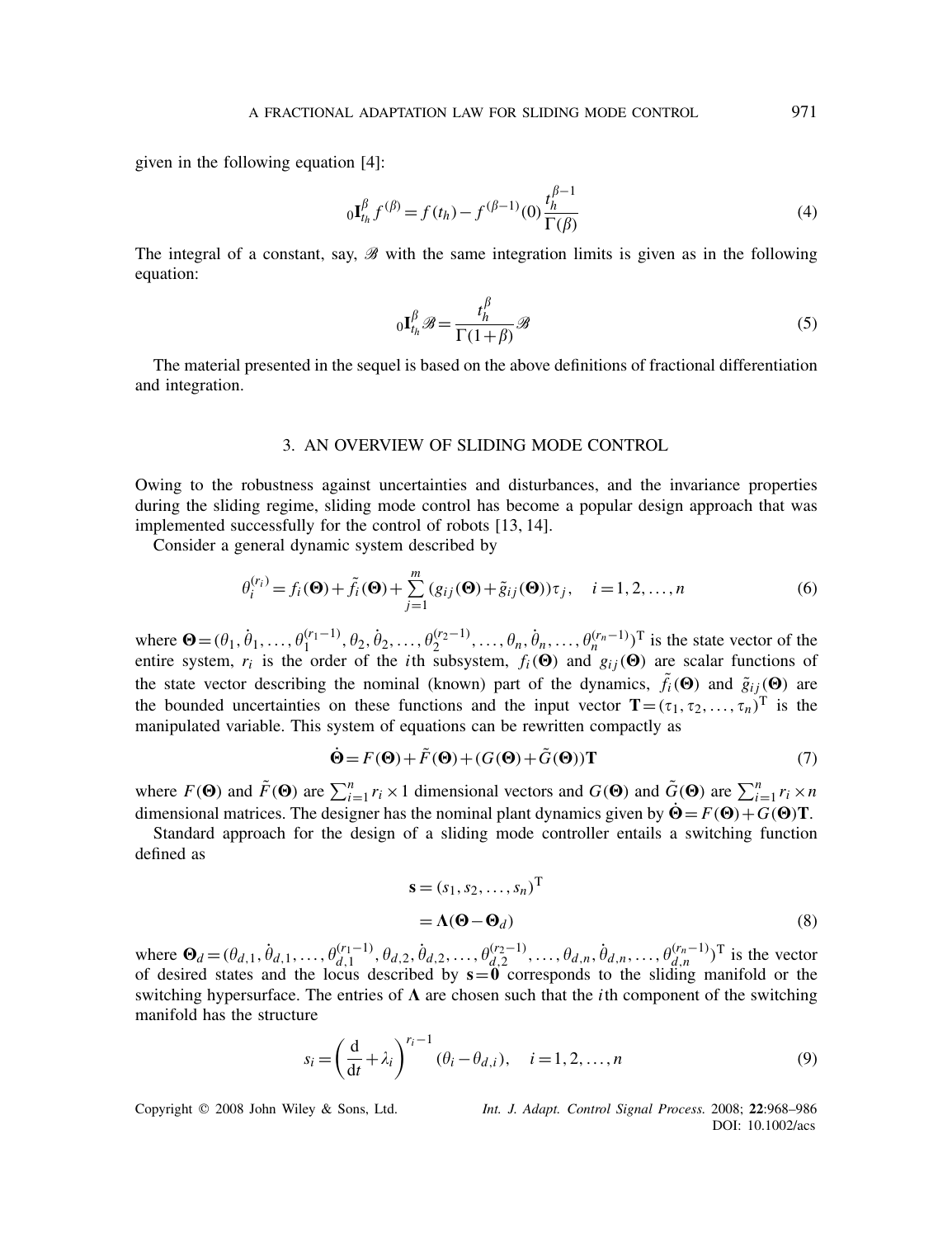where  $\lambda_i$  > 0. Choosing a Lyapunov function candidate as in (10) and setting the control vector as given in (11), one gets the equality in (12) provided that the inverse  $(\Lambda G(\vec{\Theta}))^{-1}$  exists:

$$
V = \frac{1}{2}\mathbf{s}^{\mathrm{T}}\mathbf{s} \tag{10}
$$

$$
\tau_{\text{SMC}} = -(\Lambda G(\Theta))^{-1} \Lambda (F(\Theta) - \dot{\Theta}_d) - (\Lambda G(\Theta))^{-1} Q \,\text{sgn(s)}\tag{11}
$$

$$
\dot{\mathbf{s}} = -\mathbf{P} \mathbf{Q} \operatorname{sgn}(\mathbf{s}) + (\mathbf{P} - \mathbf{I}) \Lambda (\dot{\mathbf{\Theta}}_d - F(\mathbf{\Theta})) + \Lambda \tilde{F}(\mathbf{\Theta}) \tag{12}
$$

where  $P := \Lambda(G + \tilde{G})(\Lambda G)^{-1}$ , which is very close to the identity matrix, and **Q** is a positive-definite diagonal matrix chosen by the designer. If one sets  $T := \tau_{SMC}$ , then the system enters the sliding mode after a reaching phase.

The expression in (12) can be interpreted as follows:

- If there are no uncertainties, i.e.  $\tilde{F} = 0$  and  $\tilde{G} = 0$ , then we have  $\dot{s} = -0 \text{sgn(s)}$ , and  $s^T\dot{s} < 0$  is satisfied with any positive-definite **Q**. In this case we have **P**=**I** and this result is straightforward.
- If only  $\tilde{G} = 0$ , we obtain  $\dot{s} = -\mathbf{O} sgn(s) + A\tilde{F}$ , and  $s^T\dot{s} < 0$  is satisfied if **Q** is a positive-definite diagonal matrix and the *i*th entry in the diagonal of **Q** is greater than the supremum value of the *i*th row of  $|\Lambda \tilde{F}|$ . This would preserve the sign of **s** in the presence of the term  $\Lambda \tilde{F}$  and the numerical computation would require the bounds of the uncertainties. In this case we have  $P = I$  too.
- In the most general case, where neither of  $\tilde{F}$  nor  $\tilde{G}$  is zero, the expression in (12) is obtained. In this case, depending on the uncertainties influencing the input gains  $(\tilde{G})$ , the matrix **P** is very close to the identity matrix, and utilizing the uncertainty bounds, the matrix **Q** can be chosen such that the sign of **s** is preserved and  $\overline{s}^T\overline{s}$  < 0 is satisfied.

With an appropriate choice of **Q**,  $s^T\hat{s}$ <0 can be obtained for  $||s|| > 0$ , and this result indicates that the error vector defined by the difference  $\mathbf{\Theta}-\mathbf{\Theta}_d$  is attracted by the subspace characterized by  $s=0$  and moves toward the origin according to what is prescribed by  $s=0$ . The motion during  $s \neq 0$  is called the reaching mode, whereas the motion when  $s = 0$  is called the sliding mode. During the latter dynamic mode, the closed loop system exhibits certain degrees of robustness against the modeling uncertainties, yet the system is sensitive to noise as the sign of a quantity that is very close to zero determines the control action heavily.

It is straightforward to show that a hitting to  $s_i = 0$  occurs and the hitting time  $(t_{h,i})$  for the *i*th subsystem satisfies the inequality  $t_{h,i} \leq |s_i(0)|/\mathbf{Q}_{ii}$ . One can refer to [15–17] for an in-depth discussion on sliding mode control. Our goal will be to obtain the sliding regime by utilizing an ADALINE structure introduced in the following.

# 4. SLIDING MODE CONTROL THROUGH A FRACTIONAL ORDER ADAPTATION SCHEME

The classical sliding mode control law given in (11) clearly requires  $F(\Theta)$  and  $G(\Theta)$ . In this section, we will focus on an adaptation law that has the same effect on the closed loop system as (11) does.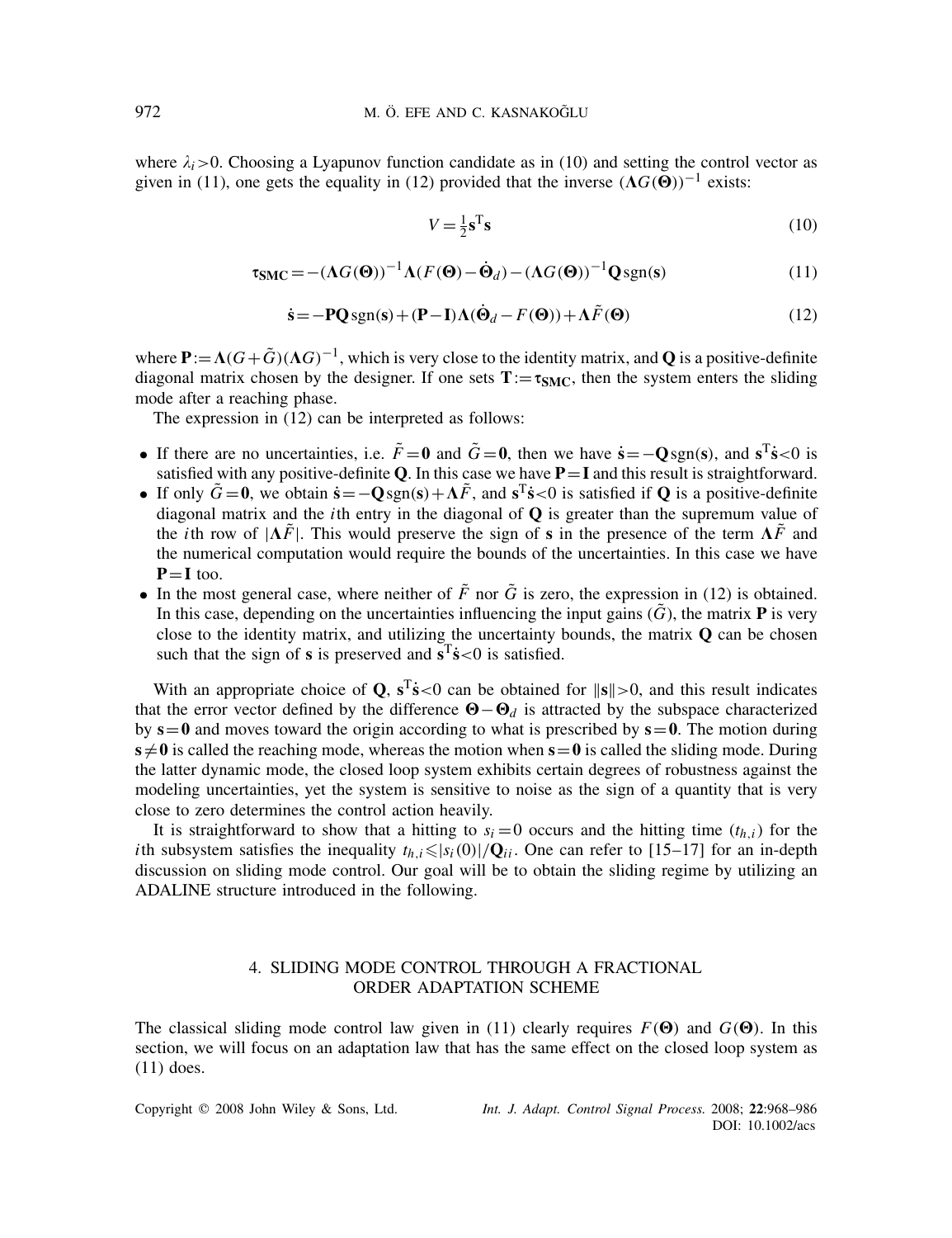*Theorem 4.1* Let  $\mathbf{p}_i = (\phi_{i,1}, \phi_{i,2}, \dots, \phi_{i,r_i+1})^\text{T}$  be an adjustable parameter vector and let  $\mathbf{u}_i = (e_i, e_i, \dots, e_i^{(r_i-1)}, 1)^\text{T}$ be an input vector. The input output relation of the controller producing  $\tau_i$  is given by the ADALINE

$$
\tau_i = \mathbf{p}_i^{\mathrm{T}} \mathbf{u}_i, \quad i = 1, 2, \dots, n
$$
\n(13)

Denote the response obtained with  $\mathbf{T}_{\text{SMC}}$  as the desired response and let  $\tau_{d,i}$  be the control signal resulting in the desired response at the *i*th subsystem. Let the bound conditions

$$
\left| \sum_{k=1}^{\infty} \frac{\Gamma(1+\beta)}{\Gamma(1+k)\Gamma(1-k+\beta)} (\mathbf{p}_i^{(\beta-k)})^{\mathrm{T}} \mathbf{u}_i^{(k)} \right| \leq \mathcal{B}_{1,i}
$$
(14)

$$
|\tau_{d,i}^{(\beta)}| \leq \mathcal{B}_{2,i} \tag{15}
$$

hold true  $\forall i \in \{1, 2, ..., n\}$ . With arbitrary  $\mu > 0$  and  $\rho > 0$ , the tuning law given by

$$
\mathbf{p}_i^{(\beta)} = -\mathcal{K}_i \frac{\text{sgn}(\mathbf{u}_i)}{\mu + \rho \mathbf{u}_i^{\mathrm{T}} \mathbf{u}_i} \text{sgn}(\sigma_i)
$$
(16)

with  $\sigma_i := \tau_i - \tau_{d,i}$  drives the parameters of the *i*th controller to values such that the plant under control enters the sliding mode characterized by  $s_i = 0$ , and hitting in finite time occurs if

$$
\mathcal{K}_i > (\mu + \rho)(\mathcal{B}_{1,i} + \mathcal{B}_{2,i})
$$
\n<sup>(17)</sup>

is satisfied.

*Proof*

Define  $\Upsilon_i := \sum_{k=1}^{\infty} (\Gamma(1+\beta)/\Gamma(1+k)\Gamma(1-k+\beta)) (\mathbf{p}_i^{(\beta-k)})^T \mathbf{u}_i^{(k)}$  and check whether the quantity  $\sigma_i^{(\beta)} \sigma_i$  for every *i* is negative or not. With these expressions, we have

$$
\sigma_{i}^{(\beta)} \sigma_{i} = (\tau_{i}^{(\beta)} - \tau_{d,i}^{(\beta)}) \sigma_{i}
$$
\n
$$
= ((\mathbf{p}_{i}^{(\beta)})^{\mathrm{T}} \mathbf{u}_{i}) \sigma_{i} + (\Upsilon_{i} - \tau_{d,i}^{(\beta)}) \sigma_{i}
$$
\n
$$
= \left( \left( -\mathcal{K}_{i} \frac{\operatorname{sgn}(\mathbf{u}_{i})}{\mu + \rho \mathbf{u}_{i}^{\mathrm{T}} \mathbf{u}_{i}} \operatorname{sgn}(\sigma_{i}) \right)^{\mathrm{T}} \mathbf{u}_{i} \right) \sigma_{i} + (\Upsilon_{i} - \tau_{d,i}^{(\beta)}) \sigma_{i}
$$
\n
$$
= -\mathcal{K}_{i} \frac{\operatorname{sgn}(\mathbf{u}_{i})^{\mathrm{T}} \mathbf{u}_{i}}{\mu + \rho \mathbf{u}_{i}^{\mathrm{T}} \mathbf{u}_{i}} |\sigma_{i}| + (\Upsilon_{i} - \tau_{d,i}^{(\beta)}) \sigma_{i}
$$
\n
$$
= -\mathcal{K}_{i} \mathcal{P}(\mathbf{u}_{i}) |\sigma_{i}| + (\Upsilon_{i} - \tau_{d,i}^{(\beta)}) \sigma_{i}
$$
\n
$$
\leq -\mathcal{K}_{i} \mathcal{P}(\mathbf{u}_{i}) |\sigma_{i}| + |\Upsilon_{i}| |\sigma_{i}| + |\tau_{d,i}^{(\beta)}| |\sigma_{i}|
$$
\n
$$
\leq (-\mathcal{K}_{i} \mathcal{P}(\mathbf{u}_{i}) + \mathcal{B}_{1,i} + \mathcal{B}_{2,i}) |\sigma_{i}|
$$
\n
$$
\leq 0 \quad \text{since } \mathcal{K}_{i} > (\mu + \rho)(\mathcal{B}_{1,i} + \mathcal{B}_{2,i}) > \frac{\mathcal{B}_{1,i} + \mathcal{B}_{2,i}}{\mathcal{P}(\mathbf{u}_{i})}
$$
\n(18)

where  $\mathcal{P}(\mathbf{u}_i) := \text{sgn}(\mathbf{u}_i)^T \mathbf{u}_i / (\mu + \rho \mathbf{u}_i^T \mathbf{u}_i) > 0$  and  $\min \mathcal{P}(\mathbf{u}_i) = 1/(\mu + \rho)$ .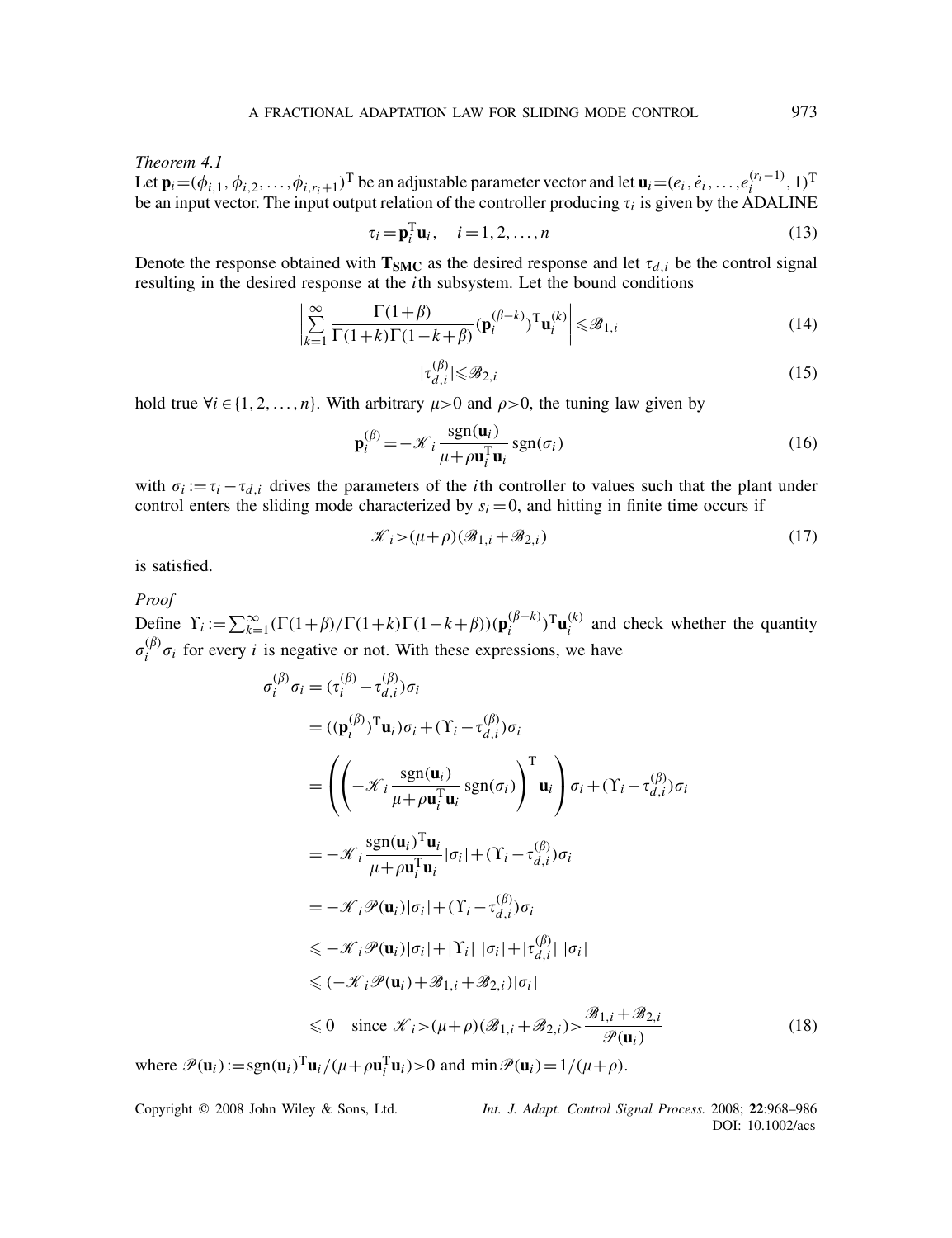This proves that the trajectories in the phase space are attracted by the subspace described by  $\sigma_i = 0$ . Owing to the definition in (1), claiming  $\sigma_i^{(\beta)} \sigma_i < 0$  for stability is equivalent to the following:

$$
\sigma_i^{(\beta)}(t)\sigma_i(t) = \frac{\sigma_i(t)}{\Gamma(1-\beta)} \frac{\mathrm{d}}{\mathrm{d}t} \int_0^t \frac{\sigma_i(\xi)}{(t-\xi)^{\beta}} \,\mathrm{d}\xi \tag{19}
$$

Obtaining  $\sigma_i^{(\beta)}(t)\sigma_i(t) < 0$  can arise in the following cases. In the first case,  $\sigma_i(t) > 0$  and the integral  $\int_0^t (\sigma_i(\xi)/(t-\xi)^{\beta}) d\xi$  is monotonically decreasing. In the second case  $\sigma_i(t) < 0$  and the integral  $\int_0^t (\sigma_i(\xi)/(t-\xi)^{\beta}) d\xi$  is monotonically increasing. In both cases, the signal  $|\sigma_i(t)|$  is forced to converge to the origin faster than  $t^{-\beta}$ . A natural consequence of this is to observe a very fast reaching phase as the signal  $t^{-\beta}$  is a very steep function around  $t \approx 0$ .

Now we must prove that first hitting to the switching function occurs in finite time denoted by  $t_{h,i}$ . Evaluate  $\sigma_i^{(\beta)}$  utilizing (16) as given below:

$$
\sigma_i^{(\beta)} = -\mathcal{K}_i \frac{\text{sgn}(\mathbf{u}_i)^{\text{T}} \mathbf{u}_i}{\mu + \rho \mathbf{u}_i^{\text{T}} \mathbf{u}_i} \text{sgn}(\sigma_i) + \Upsilon_i - \tau_{d,i}^{(\beta)}
$$
(20)

Applying the fractional integration operator described in (3) with final time  $t = t_{h,i}$  to both sides of (20) one gets

$$
\sigma_i(t_{h,i}) - \sigma_i^{(\beta - 1)}(0) \frac{t_{h,i}^{\beta - 1}}{\Gamma(\beta)} = 0 \mathbf{I}_{t_{h,i}}^{\beta} \left( -\mathcal{K}_i \frac{\text{sgn}(\mathbf{u}_i)^T \mathbf{u}_i}{\mu + \rho \mathbf{u}_i^T \mathbf{u}_i} \text{sgn}(\sigma_i) \right) + 0 \mathbf{I}_{t_{h,i}}^{\beta} (\Upsilon_i - \tau_{d,i}^{(\beta)})
$$
  
\n
$$
= -\mathcal{K}_i \text{sgn}(\sigma_i(0)) \mathbf{I}_{t_{h,i}}^{\beta} \left( \frac{\text{sgn}(\mathbf{u}_i)^T \mathbf{u}_i}{\mu + \rho \mathbf{u}_i^T \mathbf{u}_i} \right) + 0 \mathbf{I}_{t_{h,i}}^{\beta} (\Upsilon_i - \tau_{d,i}^{(\beta)})
$$
  
\n
$$
= -\mathcal{K}_i \text{sgn}(\sigma_i(0)) \mathbf{I}_{t_{h,i}}^{\beta} \mathcal{P}(\mathbf{u}_i) + 0 \mathbf{I}_{t_{h,i}}^{\beta} (\Upsilon_i - \tau_{d,i}^{(\beta)})
$$
(21)

where  $\mathcal{P}(\mathbf{u}_i) := \text{sgn}(\mathbf{u}_i)^T \mathbf{u}_i / (\mu + \rho \mathbf{u}_i^T \mathbf{u}_i)$ . Noting that  $\sigma_i(t) = 0$  when  $t = t_{h,i}$ , multiplying both sides of (21) by  $sgn(\sigma_i(0))$ , we have

$$
-\sigma_i^{(\beta-1)}(0)sgn(\sigma_i(0))\frac{t_{h,i}^{\beta-1}}{\Gamma(\beta)} = -\mathcal{K}_{i0}\mathbf{I}_{t_{h,i}}^{\beta}\mathcal{P}(\mathbf{u}_i) + \sigma_{t_{h,i}}^{\beta}(sgn(\sigma_i(0))\Upsilon_i) - \sigma_{t_{h,i}}^{\beta}(sgn(\sigma_i(0))\tau_{d,i}^{(\beta)})
$$
(22)

Owing to the definition given in (3), we have

$$
{}_{0}\mathbf{I}^{\beta}_{t_{h,i}}(\text{sgn}(\sigma_{i}(0))\Upsilon_{i}) \leqslant {}_{0}\mathbf{I}^{\beta}_{t_{h,i}}|\Upsilon_{i}|
$$
  

$$
\leqslant {}_{0}\mathbf{I}^{\beta}_{t_{h,i}}\mathscr{B}_{1,i}
$$
  

$$
= \mathscr{B}_{1,i}\frac{t^{\beta}_{h,i}}{\Gamma(1+\beta)}
$$
 (23)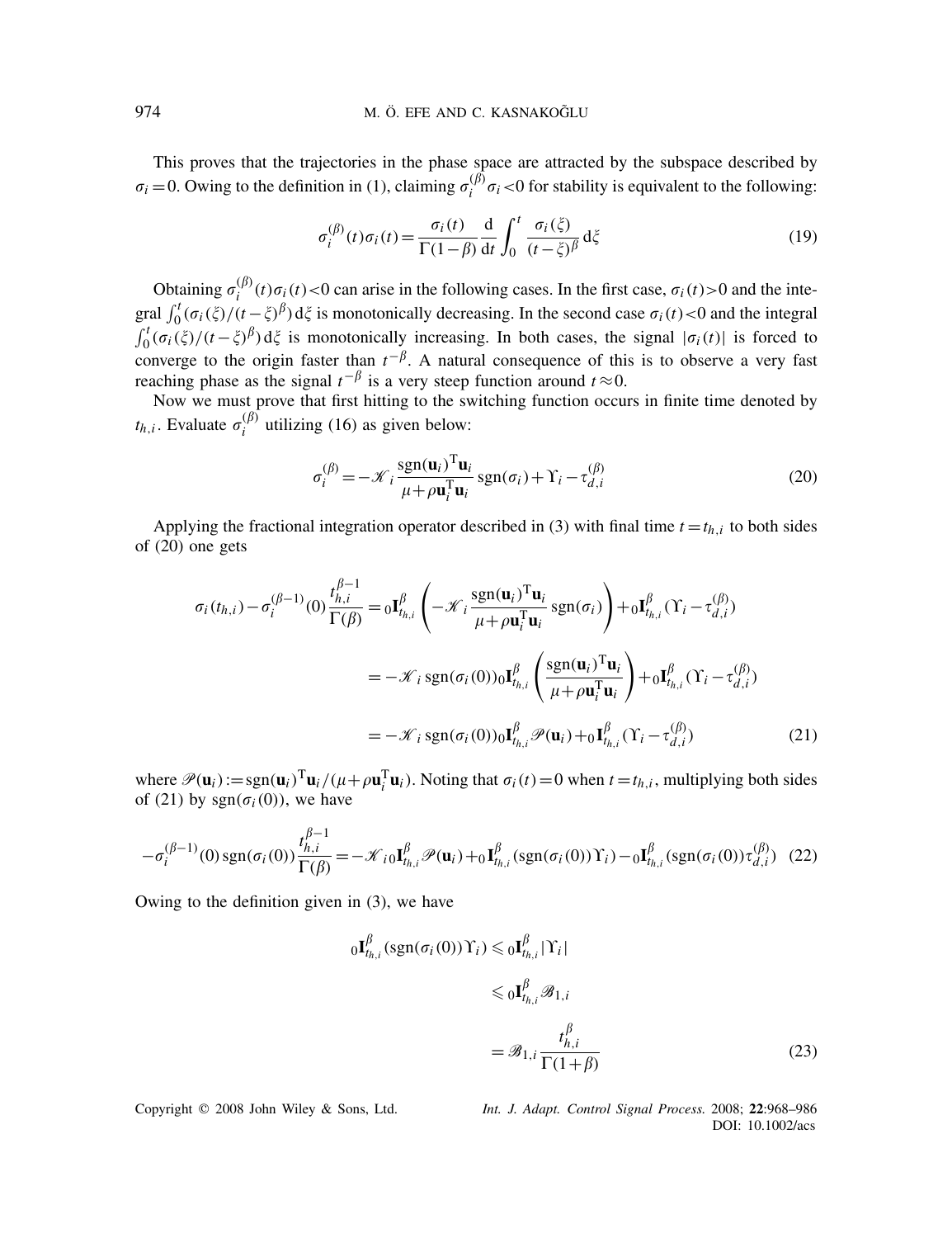Similarly,

$$
{}_{0}\mathbf{I}_{t_{h,i}}^{\beta}(\text{sgn}(\sigma_{i}(0))\tau_{d,i}^{(\beta)}) = \text{sgn}(\sigma_{i}(0)){}_{0}\mathbf{I}_{t_{h,i}}^{\beta}\tau_{d,i}^{(\beta)}
$$
  

$$
= \text{sgn}(\sigma_{i}(0))\left(\tau_{d,i}(t_{h,i}) - \tau_{d,i}^{(\beta-1)}(0)\frac{t_{h,i}^{\beta-1}}{\Gamma(\beta)}\right)
$$
(24)

Since  $\min \mathcal{P}(\mathbf{u}_i) = 1/(\mu + \rho)$ , we proceed as follows:

$$
{}_{0}\mathbf{I}_{t_{h,i}}^{\beta}\mathcal{P}(\mathbf{u}_{i}) \leqslant {}_{0}\mathbf{I}_{t_{h,i}}^{\beta}\frac{1}{\mu+\rho}
$$
\n
$$
= \frac{t_{h,i}^{\beta}}{(\mu+\rho)\Gamma(1+\beta)}
$$
\n(25)

Substituting the results in  $(23)$ – $(25)$  into  $(22)$ , we obtain an inequality given as

$$
-\sigma_{i}^{(\beta-1)}(0) \operatorname{sgn}(\sigma_{i}(0)) \frac{t_{h,i}^{\beta-1}}{\Gamma(\beta)} \le -\frac{\mathcal{K}_{i}t_{h,i}^{\beta}}{(\mu+\rho)\Gamma(1+\beta)} + \mathcal{B}_{1,i} \frac{t_{h,i}^{\beta}}{\Gamma(1+\beta)} - \operatorname{sgn}(\sigma_{i}(0))\tau_{d,i}(t_{h,i}) + \tau_{d,i}^{(\beta-1)}(0) \operatorname{sgn}(\sigma_{i}(0)) \frac{t_{h,i}^{\beta-1}}{\Gamma(\beta)} \tag{26}
$$

The inequality above can be rearranged as

$$
\frac{(\mathcal{K}_{i} - \mathcal{B}_{1,i}(\mu + \rho))}{(\mu + \rho)\Gamma(1 + \beta)} t_{h,i}^{\beta} \le \frac{(\sigma_{i}^{(\beta - 1)}(0) + \tau_{d,i}^{(\beta - 1)}(0)) \operatorname{sgn}(\sigma_{i}(0))}{\Gamma(\beta)} t_{h,i}^{\beta - 1} - \operatorname{sgn}(\sigma_{i}(0)) \tau_{d,i}(t_{h,i})
$$
\n
$$
\le \frac{|\sigma_{i}^{(\beta - 1)}(0)| + |\tau_{d,i}^{(\beta - 1)}(0)|}{\Gamma(\beta)} t_{h,i}^{\beta - 1} + |\tau_{d,i}(t_{h,i})| \tag{27}
$$

which has the form

$$
at_{h,i}^{\beta} \leqslant bt_{h,i}^{\beta-1} + c \tag{28}
$$

where  $a, b$  and  $c$  are clear from (27). Clearly, the left-hand side of (28) starts from zero and increases monotonically as  $a > 0$  and  $0 < \beta < 1$ . The right-hand side, however, is monotonically decreasing as  $b > 0$  and  $0 < \beta < 1$ . The curve described on the right starts from infinity when  $t_{h,i} = 0$ and converges to *c* in the limit. Therefore, the inequality in (28) always suggests an upper bound.

As a special case, if  $\beta = \frac{1}{2}$ , the value of  $t_{h,i}$  can be computed as given by

$$
t_{h,i} \leqslant \left(\frac{c + \sqrt{c^2 + 4ab}}{2a}\right)^2\tag{29}
$$

### *Remark*

The tuning law in (16) can be interpreted as a filtering of the signal  $\mathbf{r}_i := -\mathcal{K}_i(\text{sgn}(\mathbf{u}_i)/(\mu + \rho \mathbf{u}_i^{\text{T}} \mathbf{u}_i))$ sgn( $\sigma_i$ ). The filter is a fractional integrator of order  $\beta$  having a higher magnitude than integer order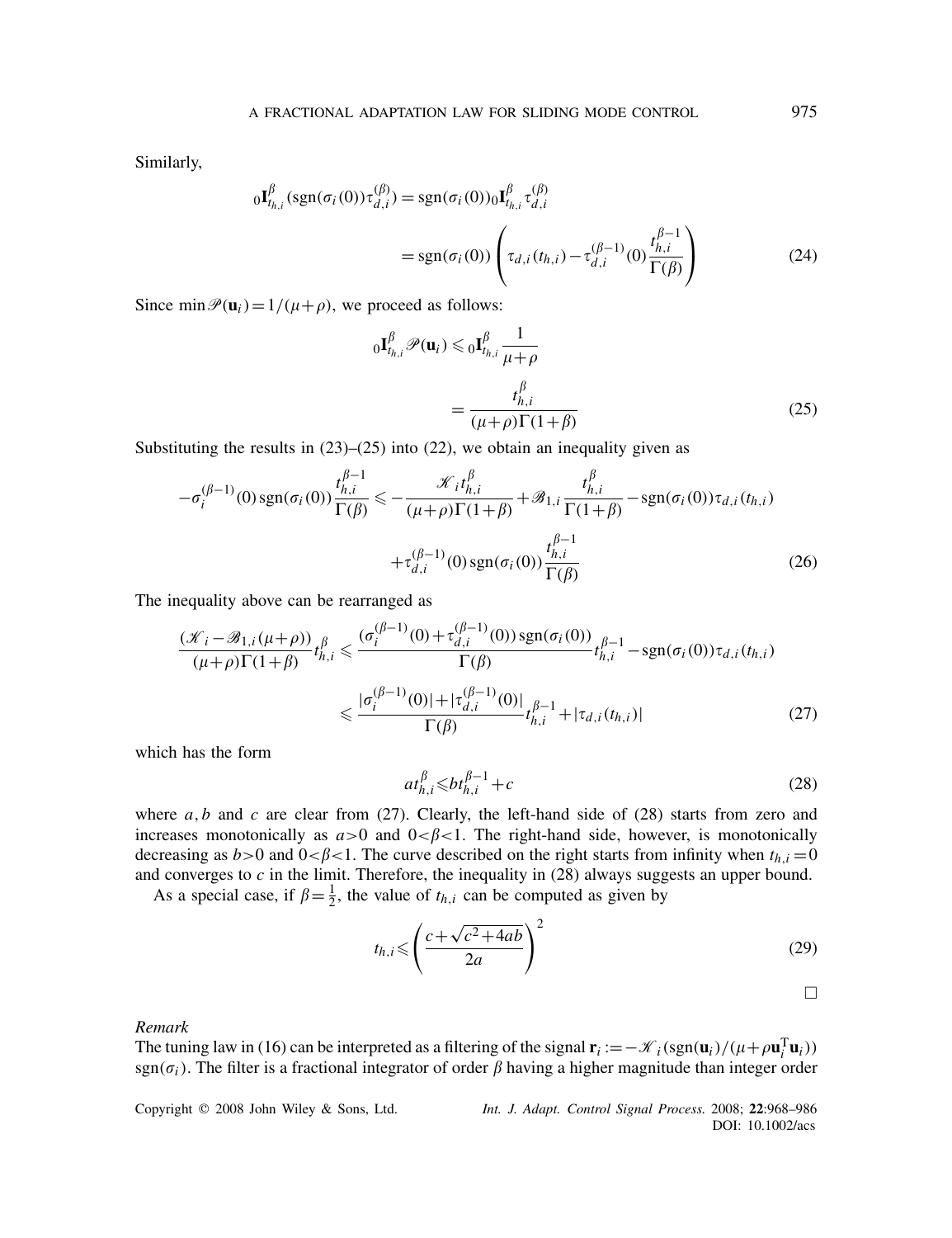integrator at all frequencies except zero. In the integer order case, the information contained in the high frequencies is not exploited as much efficiently as in the fractional order case. The presence of sign term in  $\mathbf{r}_i$  is one evidence of the presence of valuable information in high frequencies. The special treatment provided by the fractional order tuning law therefore extracts a better path toward good parameter values than the integer order counterpart.

## 5. CONDITIONS FOR OBTAINING  $sgn(\sigma)$

In the third section, we summarized the conventional sliding mode control scheme for multi-input multi-output systems of the form (6). On the other hand, if we could know a supervisory signal to compute  $\sigma$ , we would use it directly in the fractional adaptation scheme given in (16). However, the nature of the control systems does not provide such an information; instead, one has to develop strategies to observe a desired response in the closed loop by utilizing available quantities. Therefore, a critically important stage of the approach presented in this paper is to extract an equivalent measure about the sign of the error on the control signal to use in the parameter tuning scheme. In other words, we need to develop a strategy together with a set of assumptions such that we do not implement a conventional sliding mode controller, yet our tuning scheme drives the closed loop system toward the behavior that can be obtained via the conventional design without knowing the system parameters.

For this purpose, denote the response of the ADALINE controllers by  $T_A$ , which is  $n \times 1$ . Since there are *n* subsystems, there are *n* ADALINE controllers. Consider the difference

$$
\sigma = \mathbf{T}_{A} - \mathbf{T}_{SMC}
$$
  
=  $\mathbf{T}_{A} + (\Lambda \mathbf{G}(\Theta))^{-1} \Lambda (\mathbf{F}(\Theta) - \dot{\Theta}_{d}) + (\Lambda \mathbf{G}(\Theta))^{-1} \mathbf{Q}_{sgn(s)}$   
=  $\mathbf{J}_{sgn(s)} + \mathbf{H}$  (30)

where  $\mathbf{J} := (\Lambda \mathbf{G}(\mathbf{\Theta}))^{-1} \mathbf{Q}$  and  $\mathbf{H} := \mathbf{T}_{\mathbf{A}} + (\Lambda \mathbf{G}(\mathbf{\Theta}))^{-1} \Lambda(\mathbf{F}(\mathbf{\Theta}) - \dot{\mathbf{\Theta}}_d)$ . Let  $\mathbf{J}'$  be a diagonal matrix where  $J'_{ii} = J_{ii}$ . Let  $H' := H + (J - J')$  sgn(s). With these definitions, (30) can be paraphrased as

$$
\sigma = J' sgn(s) + H'
$$
 (31)

whose rows can explicitly be written as

$$
\sigma_i = \mathbf{J}'_{ii} \text{sgn}(s_i) + \mathbf{H}'_i, \quad i = 1, 2, \dots, n
$$
\n(32)

The expression in (32) stipulates that if  $|\mathbf{H}'_i| < \mathbf{J}'_{ii}$  then  $sgn(\sigma_i) = sgn(s_i)$ . In other words, aside from the bound conditions given in (14) and (15), a third one is given as follows:

$$
0 \leqslant |\mathbf{H}'_i| < \mathbf{J}'_{ii}, \quad i = 1, 2, \dots, n \tag{33}
$$

Note that one can obtain infinitely many different designs of **H** including those satisfying the set of inequalities above. Aside from the components coming from the system dynamics and the desired response, this depends also upon  $\Lambda$  and  $\Omega$ , the choice of which can change the desired properties of the sliding mode. Therefore one needs to check whether  $J'_{ii}$  is positive or not.

## *Corollary*

If the inequalities in (14) and (15) are satisfied, the tuning law in (16) enforces reaching  $\sigma_i = 0$ for ∀*i* and this triggers the emergence of the sliding mode in the traditional sense. However, the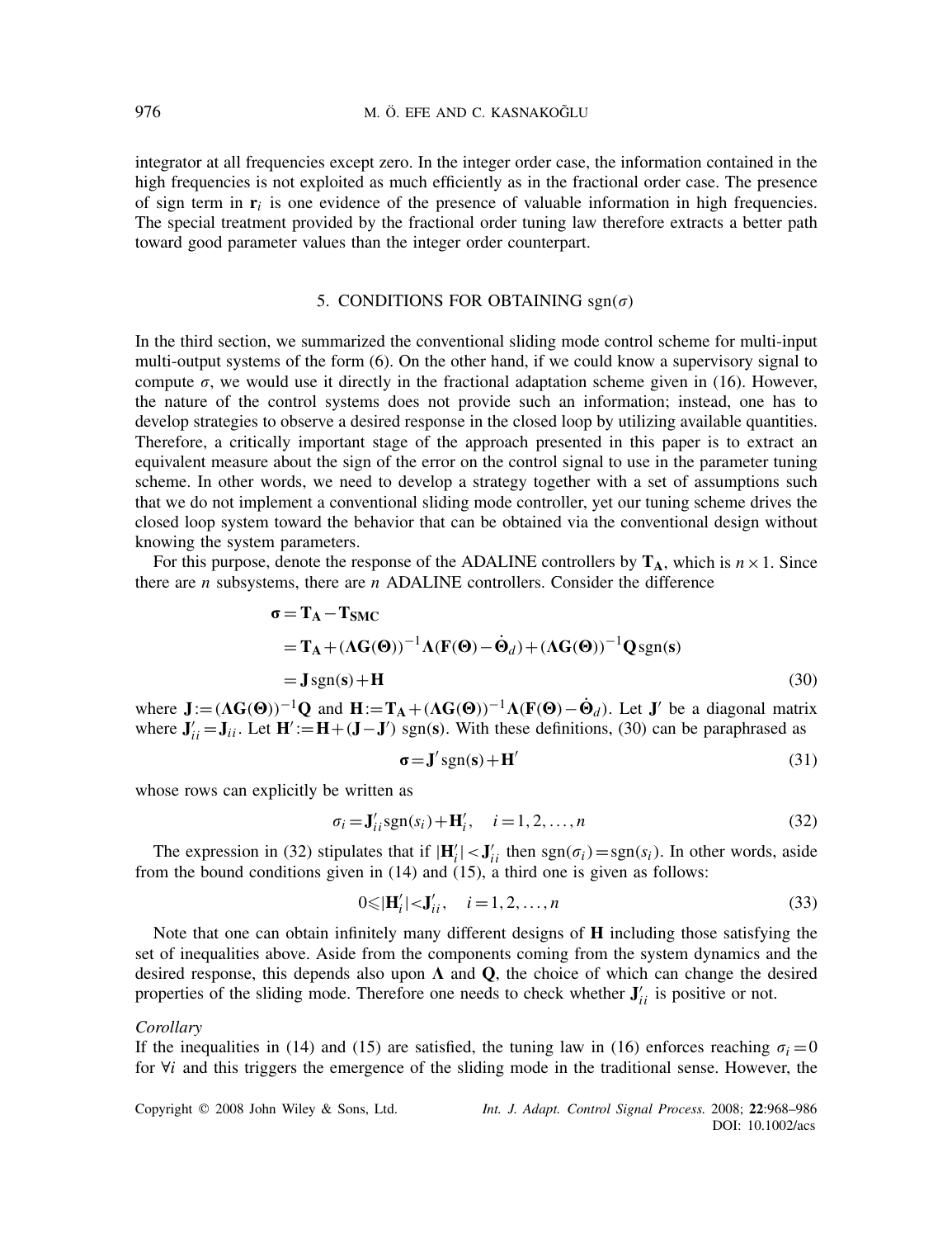conditions derived in this section imply a class of plants where such an induction could be valid. In the following section, we give the dynamical description of a two DOF robot.

## 6. DYNAMICS OF THE ROBOT ARM AND THE CONTROL PROBLEM

In this paper, we consider the following system to visualize the contributions of this paper. The motivation for choosing this system is the nonlinear and coupled nature of differential equations describing the behavior. Furthermore, the adverse effects of noise, large initial conditions and varying payload conditions make the control problem a challenge for conventional approaches.

The dynamics of the robot is given by

$$
M(\Theta)\ddot{\Theta} + C(\Theta, \dot{\Theta}) = T - L \tag{34}
$$

where  $\mathbf{\Theta} = (\theta_1 \ \theta_2)^T$  is the vector of angular positions in radians and  $\dot{\mathbf{\Theta}} = (\dot{\theta}_1 \ \dot{\theta}_2)^T$  is the vector of angular velocities in rad/s. In (34),  $T = (\tau_1 \tau_2)^T$  is the vector of control inputs (torques) and  $\mathbf{L} = (\eta_1, \eta_2)^T$  is the vector of friction forces. The terms in (34) are given below:

$$
\mathbf{M}(\mathbf{\Theta}) = \begin{pmatrix} p_1 + 2p_3 \cos(\theta_2) & p_2 + p_3 \cos(\theta_2) \\ p_2 + p_3 \cos(\theta_2) & p_2 \end{pmatrix}
$$
(35)

$$
\mathbf{C}(\mathbf{\Theta}, \dot{\mathbf{\Theta}}) = \begin{pmatrix} -\dot{\theta}_2 (2\dot{\theta}_1 + \dot{\theta}_2) p_3 \sin \theta_2 \\ \dot{\theta}_1^2 p_3 \sin \theta_2 \end{pmatrix}
$$
(36)

where  $p_1 = 3.31655 + 0.18648 M_p$ ,  $p_2 = 0.1168 + 0.0576 M_p$  and  $p_3 = 0.16295 + 0.08616 M_p$ . Here, *Mp* denotes the payload mass. The details of the plant model can be found in [18, 19]. The constraints regarding the plant dynamics are  $|\tau_1|$   $\leq$  245 N,  $|\tau_2|$   $\leq$  39.2 N, and the friction terms are  $\eta_1 = 4.9 \text{sgn}(\dot{\theta}_1)$  and  $\eta_2 = 1.67 \text{sgn}(\dot{\theta}_2)$ .

The control problem is to force the system states to a predefined and differentiable trajectories within the workspace of the robot. More explicitly,  $e_1 = \theta_1 - \theta_{d,1}$ ,  $e_2 = \theta_2 - \theta_{d,2}$  and the first order (integer) time derivatives of these error terms are desired to converge to the origin of the phase space.

According to the presented analysis and the model above, we have  $(AG)^{-1} = M(\Theta)$ . More explicitly,

$$
(\Lambda G)^{-1} Q = \begin{pmatrix} Q_{11}(p_1 + 2p_3 \cos(\theta_2)) \operatorname{sgn}(s_1) \\ Q_{22} p_3 \operatorname{sgn}(s_2) \end{pmatrix} + \begin{pmatrix} Q_{22}(p_1 + p_3 \cos(\theta_2)) \operatorname{sgn}(s_2) \\ Q_{11}(p_1 + p_3 \cos(\theta_2)) \operatorname{sgn}(s_1) \end{pmatrix}
$$
(37)

The above separation of terms suggests that  $J'_{11} = Q_{11}(p_1 + 2p_3 \cos(\theta_2)) > 0$  and  $J'_{22} = Q_{22}p_3 > 0$ for every possible angular state and payload condition. Clearly, the devised approach is suitable for mechanical systems, robots and systems as they have a positive-definite inertia matrix. In the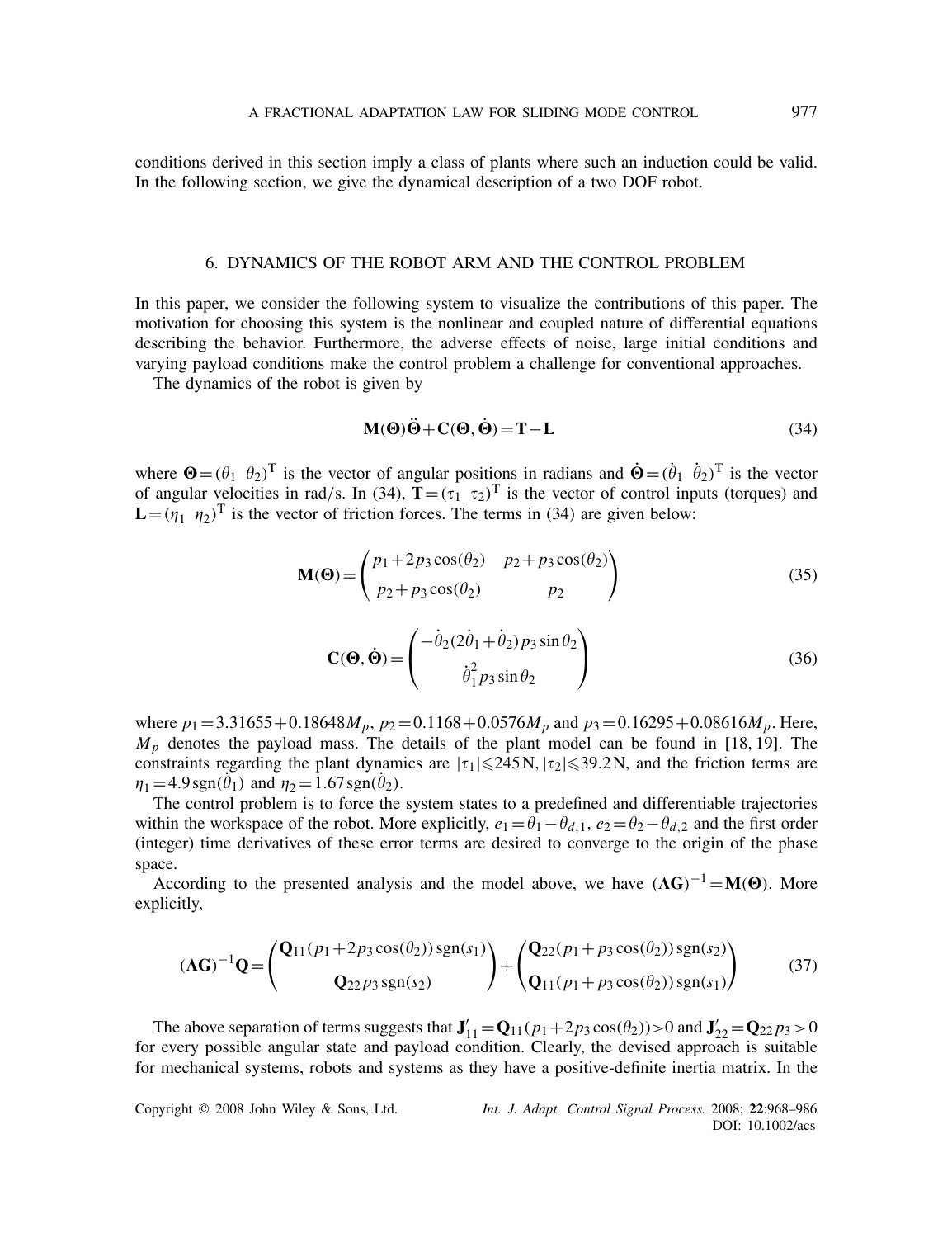following section, we present the simulation studies comparatively with the integer order integration scheme in the parameter adaptation stage.

# 7. SIMULATION RESULTS

The presented approach is implemented for the plant introduced in the second section. We set  $\beta = \frac{1}{2}$  and the system runs for 20 s of time for the reference trajectories shown in Figure 1. The solid curves represent the reference trajectories, while the dashed ones stand for the response of the robot. During the operation, a 5 kg of payload is grasped when  $t = 4$  s and released when  $t = 8$  s and this is repeated when the robot is motionless at  $t = 12$  and 16s. The manipulator is desired to stay motionless after  $t = 16$  s.

It should be noted that the payload scenario is a significant disturbance changing the dynamics of the plant suddenly. Another difficulty is the initial conditions that the ADALINE controllers are supposed to alleviate. Initially,  $\theta_{d,1} = \theta_{d,2} = 0$ , the system is motionless and  $\theta_1(0) = \frac{\pi}{3}$  and  $\theta_2(0) = -\frac{\pi}{2}$ , which indicate large initial positional errors to test the performance of the proposed control scheme. During the simulations, we set  $\mathcal{K}_1 = 500$  and  $\mathcal{K}_2 = 100$ . The sliding lines for both links are set by choosing  $\lambda_i = 1$  and we set  $\mu = 1$  and  $\rho = 1$ . Besides these, in order to avoid exciting any undesired chattering phenomenon associated tightly with the discontinuous nature of



Figure 1. Reference trajectories and the response of the robot.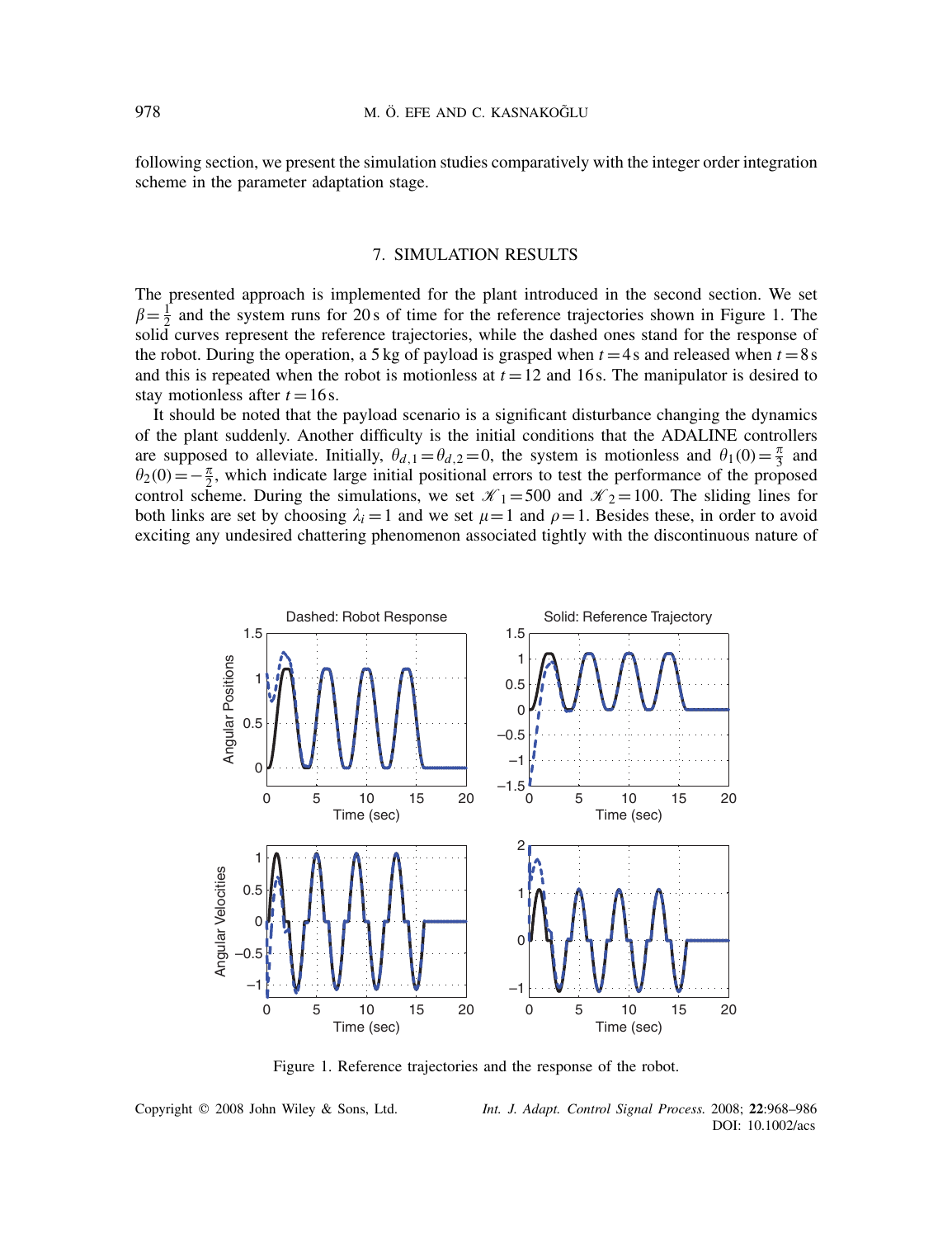

Figure 2. State tracking errors.

the sign function, we choose  $\text{sgn}(\sigma_i) \approx \sigma_i/(|\sigma_i| + \delta)$  with  $\delta$  being the parameter determining the slope around the origin. This paper considers  $\delta = 0.01$ , which introduces a very thin boundary layer and improves the performance of the control system. If such a smoothing is not used, the fluctuations in the control signals are magnified and the practical applicability of the proposed approach is influenced adversely.

The discrepancies between the reference trajectories and the system response are depicted in Figure 2, where an exponential convergence is apparent even in the presence of noise corrupting the observed system states and the changes in the system dynamics due to the payload variations.

The behavior in the phase space illustrated in Figure 3 is another evidence of robustness of the control system and insensitivity to variations in the plant dynamics. As mentioned previously, a very fast reaching phase is followed by the desired sliding mode.

In Figure 4, the applied control signals are given with the window graphs for better visualizing the initial transient. As expected, the control efforts during the first 0.2 s have higher magnitudes than what comes later. The adverse effect of the noisy observations on the control signal is another conclusion that is worth mentioning.

The time evolutions of the controller parameters, which are all started from zero, are shown in Figure 5, where it is clearly visible that after a fast transient, the parameters multiplying the errors and their derivatives settle down to constant values, while the parameters multiplied by unity evolve bounded. If we remember the reference profiles, the system is desired to be motionless after  $t$  > 16 s; this means that the tuning activity during this time is subject to the effects of noise. That is to say, the system is at a desired state but we would like to figure out how the parameter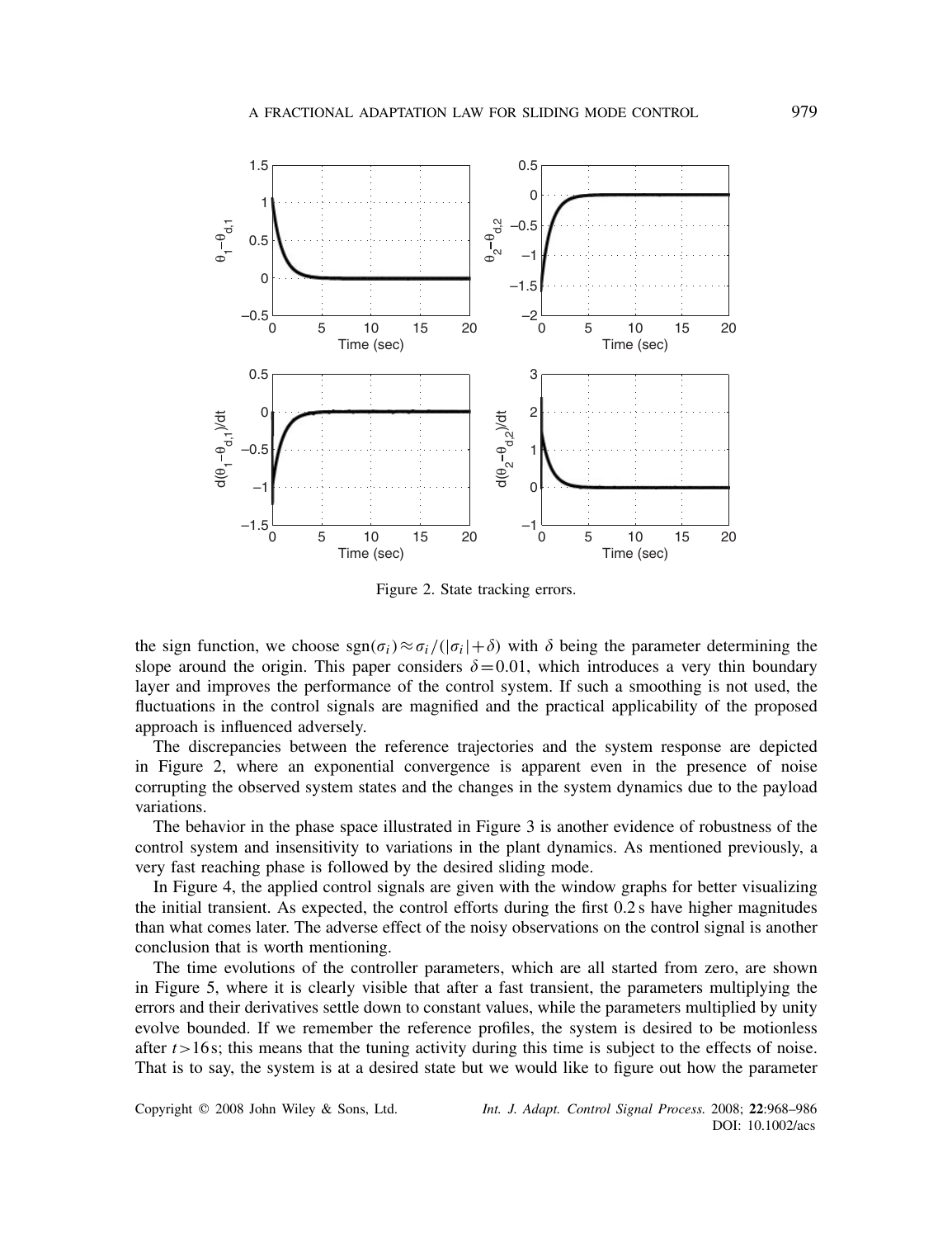

Figure 3. Behavior in the phase space.



Figure 4. Applied control signals and their initial transients.

tuning mechanism functions during this period. The answer to this question is in Figure 5, where any possible undesired drifts in the controller parameters are suppressed appropriately.

In realizing the tuning law in (16), which entails the implementation of  $I^{0.5}$  terms, we choose Crone approximation over the bandwidth 0.01–1000 Hz, which is acceptable for a feedback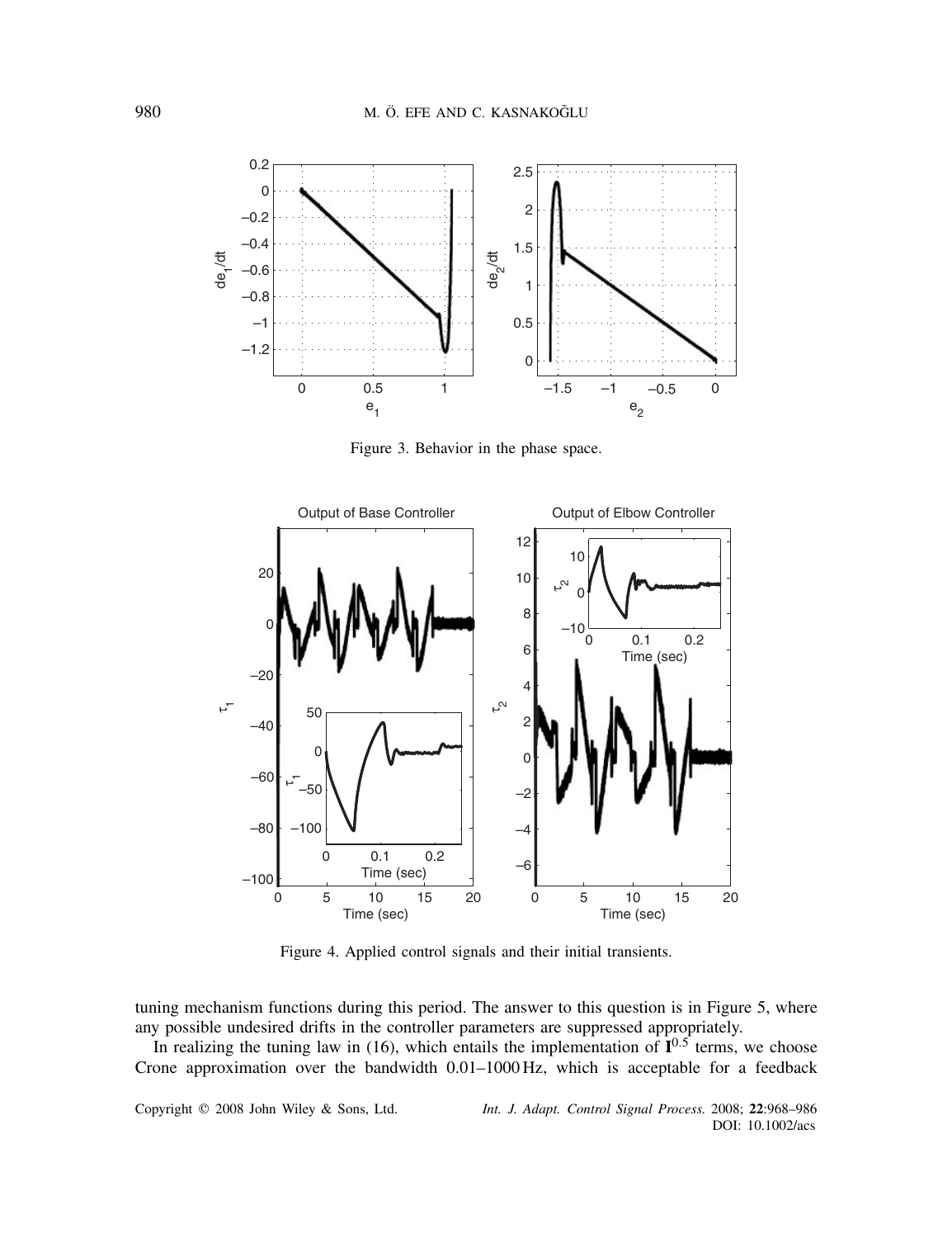

Figure 5. Time evolution of the controller parameters for base link (left column) and elbow link (right column).

control application of this type. The order is set to 25 and truncated Mclaurin expansion is utilized in numerical computation. With these settings, a very good spectral approximation to the desired operator is obtained. For more details on the numerical realization, the reader is referred to [20].

It must be emphasized that the presented design does not utilize the terms seen in the dynamical description of the plant. The approach adaptively determines the controller parameters so that the plant displays robustness against disturbances and uncertainties.

The simulations have been repeated with different values of  $\mu$  and  $\rho$ . We did not consider increasing or decreasing or both as this corresponds to change in  $\mathcal{K}_i$ , instead of this, we kept  $\rho = 1$  and re-simulated the system with 0.01, 0.1, 10 and 100 as the values of  $\mu$ . Including the case with  $\mu=10$ , the system was observed to respond appropriately, yet for the larger values of  $\mu$ , the sliding mode disappears, further increase causes the loss of tracking capability totally. A similar response is observed with the change in  $\rho$  while  $\mu$  is kept at unity.

As a last issue, we turned back to  $\mu = \rho = 1$ , and the system is run with  $\beta = 1$ . This has changed the parameter update law given in (16) as  $\dot{\mathbf{p}}_i = -\mathcal{K}_i(\text{sgn}(\mathbf{u}_i)/(\mu + \rho \mathbf{u}_i^{\text{T}} \mathbf{u}_i)) \text{sgn}(\sigma_i)$ . We have  $\Upsilon_i :=$  $p^T \dot{u}$  and the derivation with the conclusions given in (18) is seen valid for the integer order case too. Many different parameter configurations have been tested and, in most of them, the feedback system has grown instabilities. Among the tested conditions, the one with  $\mathcal{K}_i = 10^5$  has given the best results that are illustrated in Figures 6–9. Although the error trends seen in Figure 6 are promising, the applied torques resulting in this observation are illustrated in Figure 7. Clearly,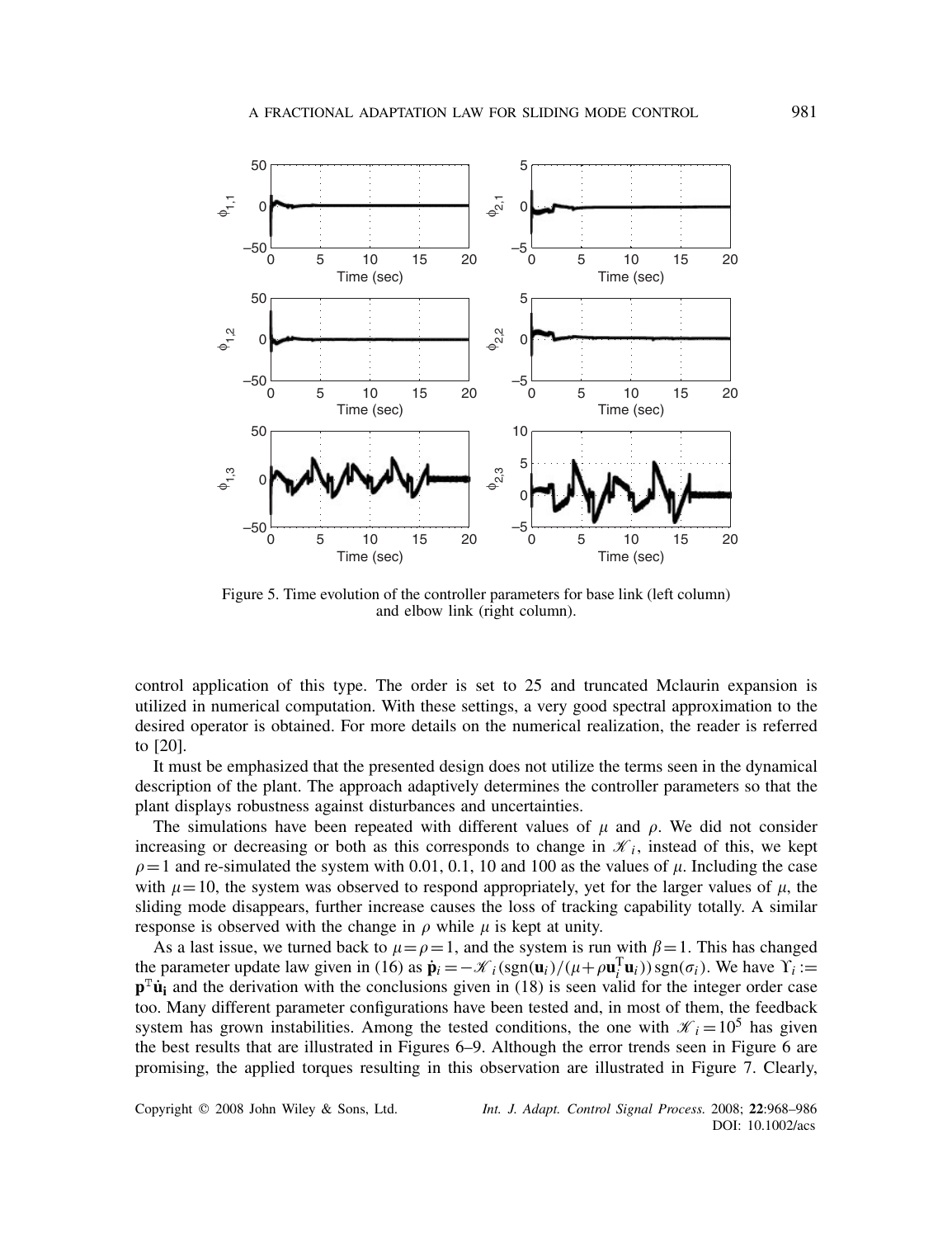

Figure 6. State tracking errors when  $\beta = 1$ .



Figure 7. Applied control signals and their initial transients when  $\beta = 1$ .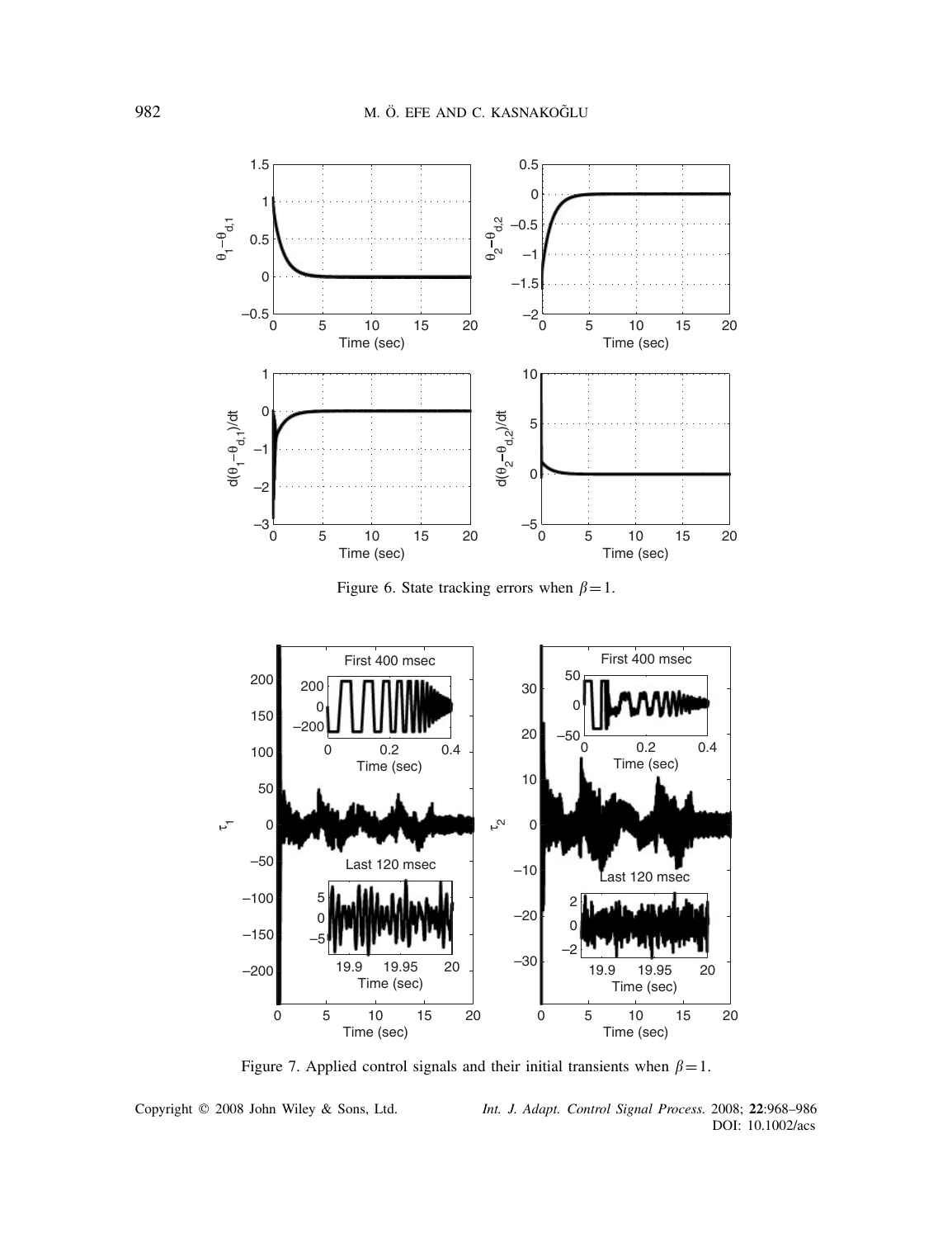

Figure 8. Behavior in the phase space when  $\beta = 1$ .



Figure 9. Time evolution of the controller parameters for base link (left column) and elbow link (right column).

the torques have provoked high-frequency components compared with the results of the fractional order case in Figure 4. In addition to this, according to the window plots depicting the initial and final phases of the simulation, the control signals saturate in the early instants of the simulation and are observed to be very sensitive to noise. In Figure 8, the behavior in the phase space is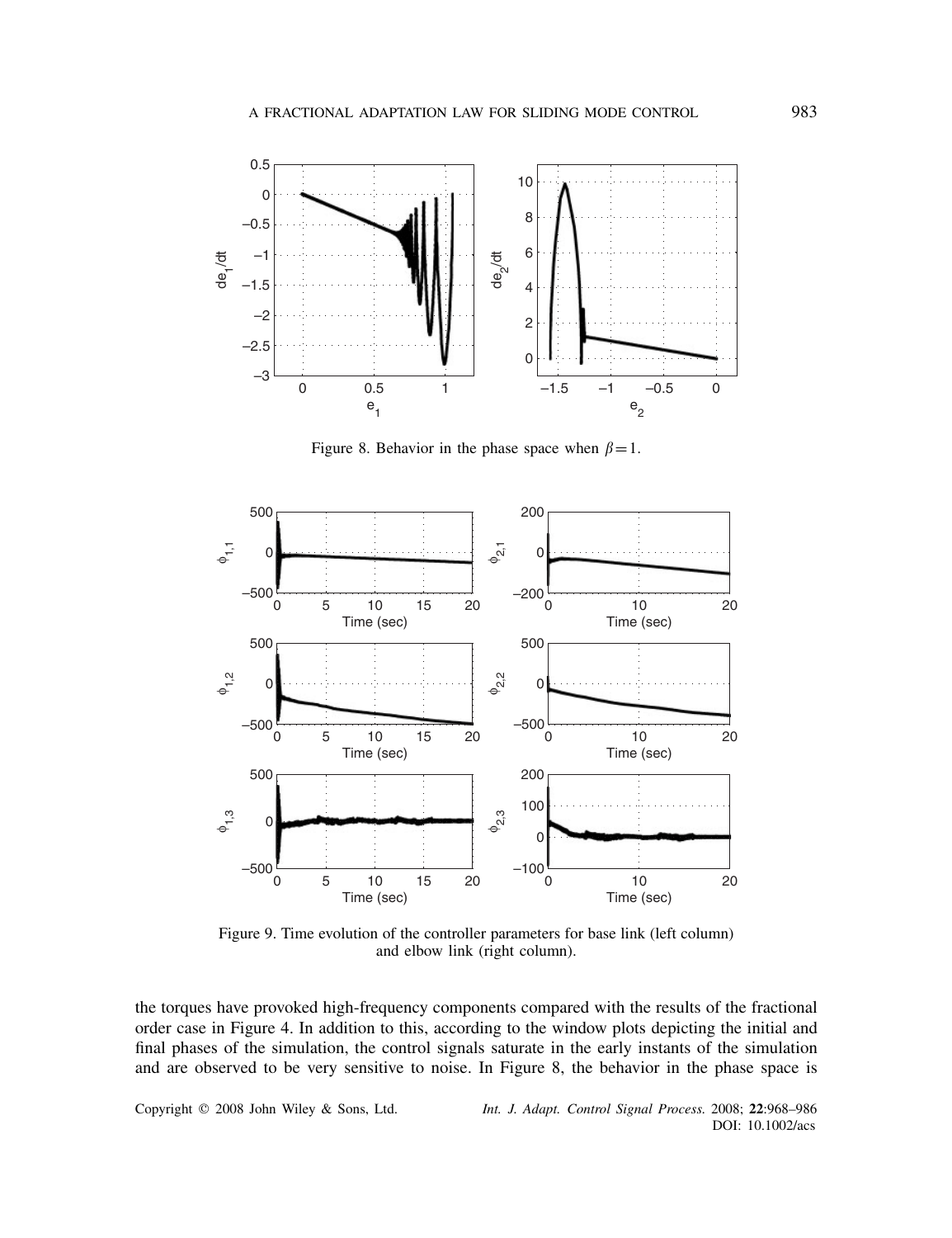

Figure 10. The quantities described in (14), (15) and (33) are satisfied.

depicted for each link separately. Clearly, after many hittings, the sliding regime starts as there are very high controller gains  $(K<sub>i</sub>)$  and this triggers the saturating control signals whose practical value is arguable.

Despite the fact that the implementation with the integer order case requires costly hardware as its actuation scheme is supposed to produce control signals having demanding spectral qualities, there is another reason making the proposed technique superior than the integer order counterpart: the evolutions of the adjustable parameters. In Figure 9, the behavior of the ADALINE parameters is shown. The first observation is the non-converging nature of the signals, the second is the magnitude plotted in the bottom rows for both controllers, which fluctuates between very high values, indicating a significant potential instability for a real-time application.

Since the figures shown so far support the usefulness of the presented approach, although it is an open problem, we validate the design by checking whether the conditions given in (14), (15) and (33) are satisfied. It is seen from the figure that with the chosen parameters, the prescribed bound conditions are satisfied with the choice  $Q = \begin{pmatrix} 100 \\ 0 \end{pmatrix}$  $\begin{pmatrix} 0 \\ 500 \end{pmatrix}$  (Figure 10).

Final notes in this section are on the choice  $\beta = 0.5$ . As  $\beta$  approaches unity, the robustness is lost smoothly and many hittings take place before the sliding regime starts; on the other hand, as  $\beta$  approaches zero, the errors signals are deteriorated and the control system becomes extremely vulnerable to noise. This naturally suggests choosing  $\beta$  =0.5, which is equally distant to the mentioned undesired regimes.

Overall, these results are indications of the usefulness of the proposed technique, which is based on fractional calculus.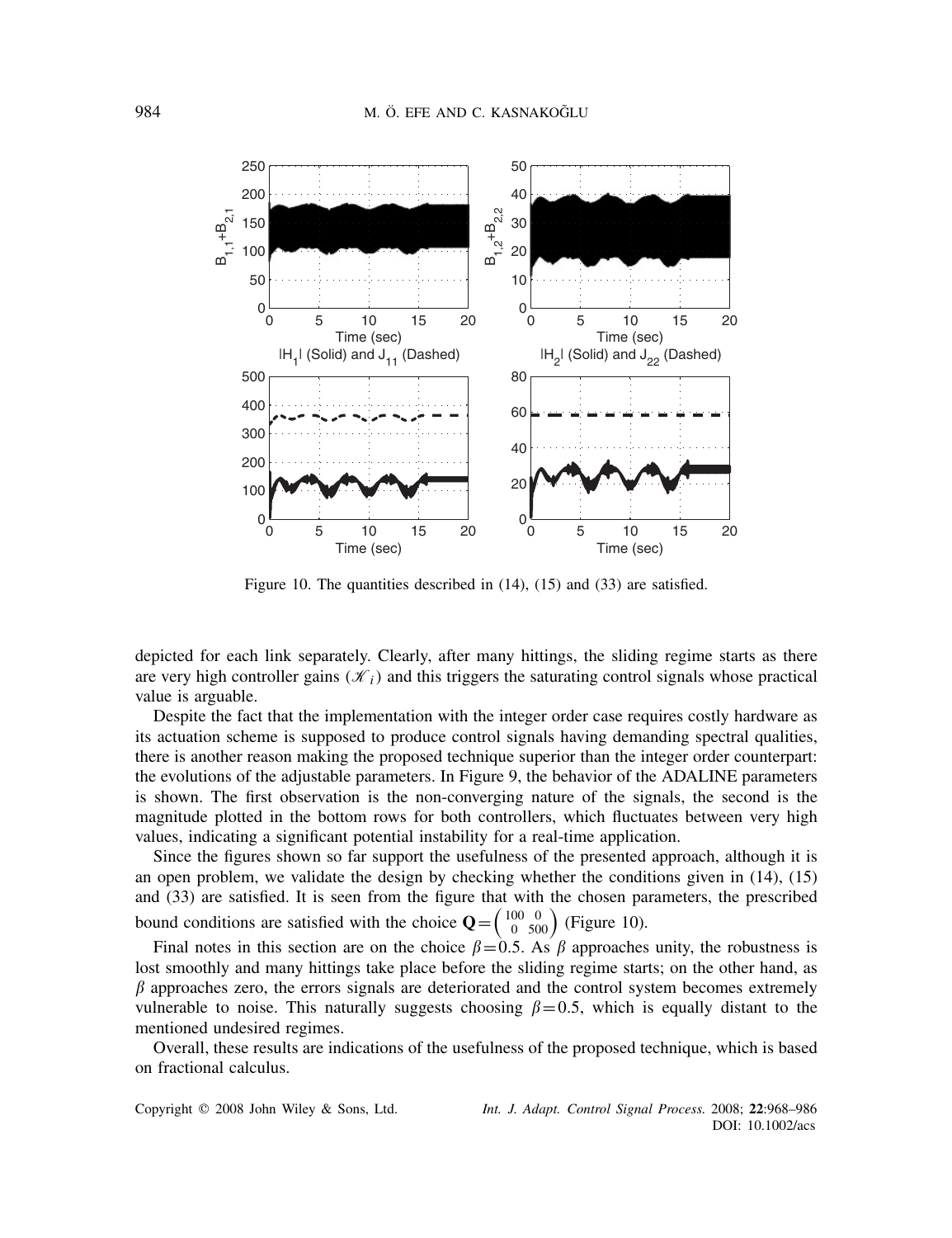# 8. CONCLUSIONS

In this paper, we propose a fractional order parameter tuning scheme. The dynamic model of a DOF direct drive robotic manipulator is utilized to justify the claims and a set of trials have been considered for making a comparison with the integer order version. After a comparison with the integer order case, the presented form of the adaptation law provides:

- better parametric evolution that displays no drifts,
- better tracking capabilities,
- better robustness and disturbance rejection capabilities,
- easier initialization of controller parameters,
- less sensitivity to measurement noise

than its integer order counterpart, which is only computationally simple.

Briefly, according to the considered application, the fractional order tuning law outperforms the tuning mechanisms exploiting integer order operators.

Although seen empirically in this example, future work of the author aims to provide a rigorous proof for the bounded evolution of the adjustable parameters.

#### ACKNOWLEDGEMENTS

The Matlab toolbox *Ninteger v.2.3*¶ is used and the efforts of its developer, Dr Duarte Valerio, are gratefully ´ acknowledged. This work is supported by Turkish Scientific Council (TÜBİTAK) Contract 107E137.

#### **REFERENCES**

- 1. Haykin S. *Neural Networks*. Macmillan College Printing Company: New Jersey, 1994.
- 2. Jang J-SR, Sun C-T, Mizutani E. *Neuro-fuzzy and Soft Computing*. PTR Prentice-Hall: Upper Saddle River, NJ, U.S.A., 1997.
- 3. Oldham KB, Spanier J. *The Fractional Calculus*. Academic Press: New York, 1974.
- 4. Podlubny I. *Fractional Differential Equations* (1st edn). Elsevier Science & Technology Books: San Diego, U.S.A., 1998.
- 5. Matignon D. Stability properties for generalized fractional differential systems. *ESAIM Proceedings*, Paris, France, vol. 5, 1998; 145–158.
- 6. Momani S, Hadid S. Lyapunov stability solutions of fractional integrodifferential equations. *International Journal of Mathematics and Mathematical Sciences* 2004; **2004**(47):2503–2507.
- 7. Åström KJ, Wittenmark B. *Adaptive Control* (2nd edn). Addison-Wesley: Reading, MA, 1995.
- 8. Vinagre BM, Petraš I, Podlubny I, Chen YQ. Using fractional order adjustment rules and fractional order reference models in model-reference adaptive control. *Nonlinear Dynamics* 2002; **29**:269–279.
- 9. Ladaci S, Charef A. On fractional adaptive control. *Nonlinear Dynamics* 2006; **43**:365–378.
- 10. Suárez JI, Vinagre BM, Chen YO. A fractional adaptation scheme for lateral control of an AGV. 2nd IFAC *Workshop on Fractional Differentiation and its Applications*, Porto, Portugal, 19–21 July 2006.
- 11. Calderón AJ, Vinagre BM, Feliu V. Fractional order control strategies for power electronic buck converters. *Signal Processing* 2006; **88**:2803–2819.
- 12. Vinagre BM, Calderón AJ. On fractional sliding mode control. 7th Portuguese Conference on Automatic Control *(CONTROLO'2006)*, Lisbon, Portugal, 11–13 September 2006.
- 13. Yildiz Y, Sabanovic A, Abidi K. Sliding-mode neuro-controller for uncertain systems. *IEEE Transactions on Industrial Electronics* 2007; **54**:1676–1685.

<sup>¶</sup> http://mega.ist.utl.pt/∼dmov/ninteger/ninteger.htm.